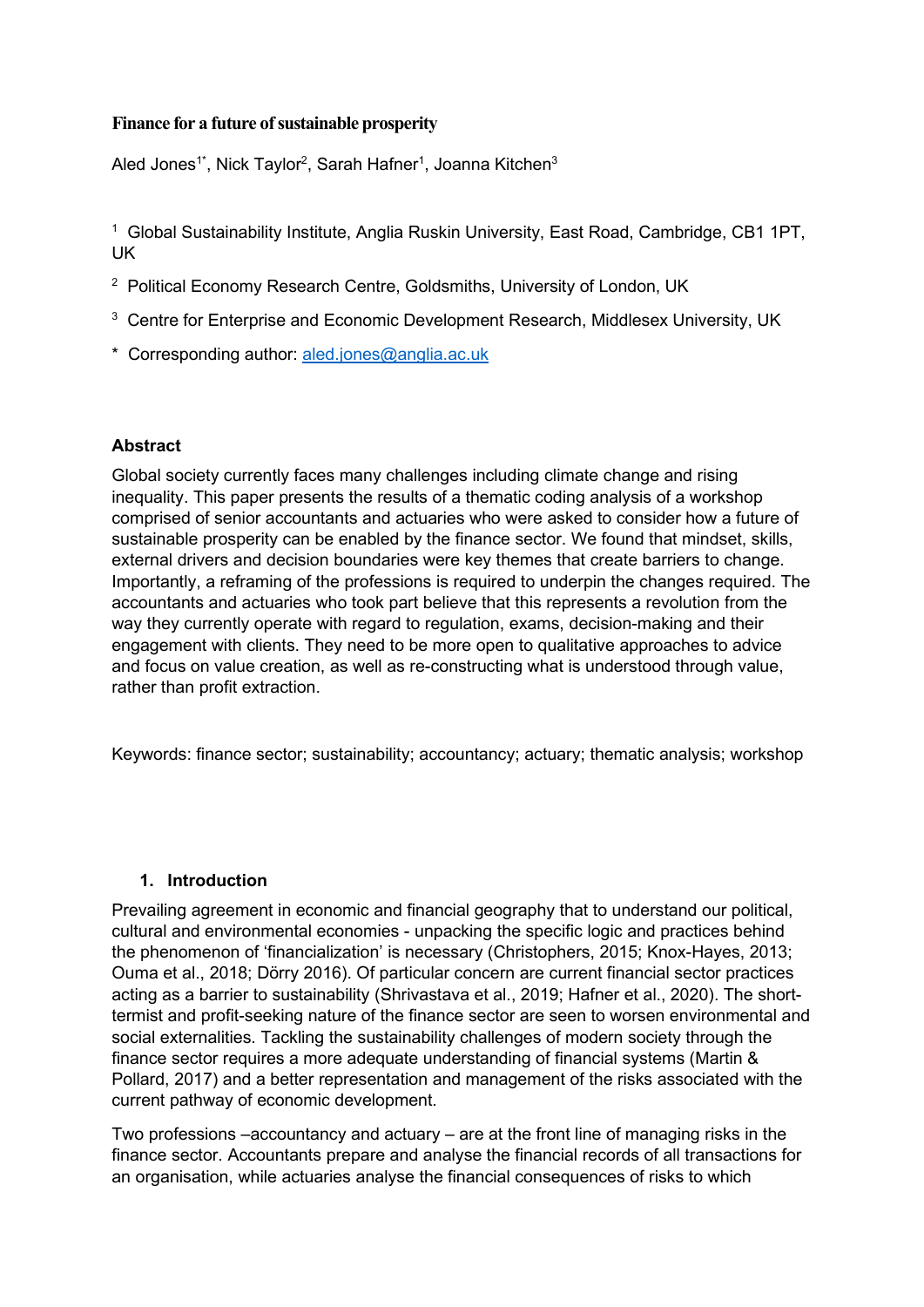organisations are exposed. Therefore, it can be argued that these two professions are key to understanding if, and how, the finance sector needs to change to underpin, rather than undermine, a future of sustainable prosperity.

This paper summarises the key findings of a workshop with senior finance experts from the actuarial and accounting practices. It explores how their expertise can enable a future of sustainable prosperity, and what the barriers are to this.

## **2. Background**

The world faces compounding challenges threatening to destabilise society, from climate change to rising inequality. Whilst policy is being implemented to encourage technological and technocratic fixes for some of these issues, others have argued that truly addressing these challenges requires "a fundamental re‐orientation of society and the economy, not the implementation of some technical fixes" (Haberl et al., 2011).

Re-orienting society towards a future of sustainable prosperity requires a shift in economic valuation framings and techniques. Finance has often been considered neutral (Knafo 2013), while financial intermediaries have been understood as objective functionaries in the organising and sharing of market information. However, inherent nuances in the operationalisation of finance, and indeed the recent 2008 financial crash, are signifiers of this deep-seated crisis (Foster & Magdoff, 2009; Bichler & Nitzan, 2010).

Financialised capitalism requires an endless stream of novel asset streams upon which to maintain speculation and profits, and increasingly seeks to 'capitalize' on nature (Leyshon, & Thrift, 2007; Ouma et al., 2018). Yet, the finance sector remains indifferent to long-term value, and to a great extent, treats social and environmental issues as externalities outside of its responsibility (Fatemi & Fooladi, 2013). Alongside this, investors have traditionally expected fossil fuel energy to drive growth, as evidenced by high levels of capitalization in oil and gas companies (DiMuzio, 2012). However, more recent moves of fossil fuel divestment can be seen to disrupt capital flows into these sectors (Cojoianu et al., 2019), and ultimately lead to the potential of stranded assets (Bos & Gupta, 2019).

Such trends cause systemic risks to build up over time, and are a danger to which regulators are increasingly vigilant (Breeden, 2019). Although some have explored how finance can contribute to a more environmentally sustainable future (Jeucken, 2001; Silver, 2017) fundamental changes to practices in this sector are not currently apparent. To reimagine finance requires the 'reintegration of social values into economic theory' through a better understanding of a theory of the firm, economic agents' behaviour, shareholders versus stakeholders, as well as ethical frames (Soppe, 2004; Knox-Hayes, 2015). This must be set in a wider discipline, such as financial or economic geography, and challenge mainstream literature.

Specifically, transforming the finance sector to enable sustainable prosperity requires shifts in how money and risk are managed. The main functions within the finance sector that deal with these issues are accountancy and actuarial practice.

Currently the link between sustainability and accounting, and importantly the implementation of solutions overcoming problems in linking these two concepts, is not sufficient (Çalişkan, 2014; Egan & Tweedie, 2018). There is limited evidence that accounting practice is engaged with sustainability, rather the evidence shows that accountants mainly act as gate-keepers between sustainability managers and higher management (Schaltegger & Zvezdov, 2015).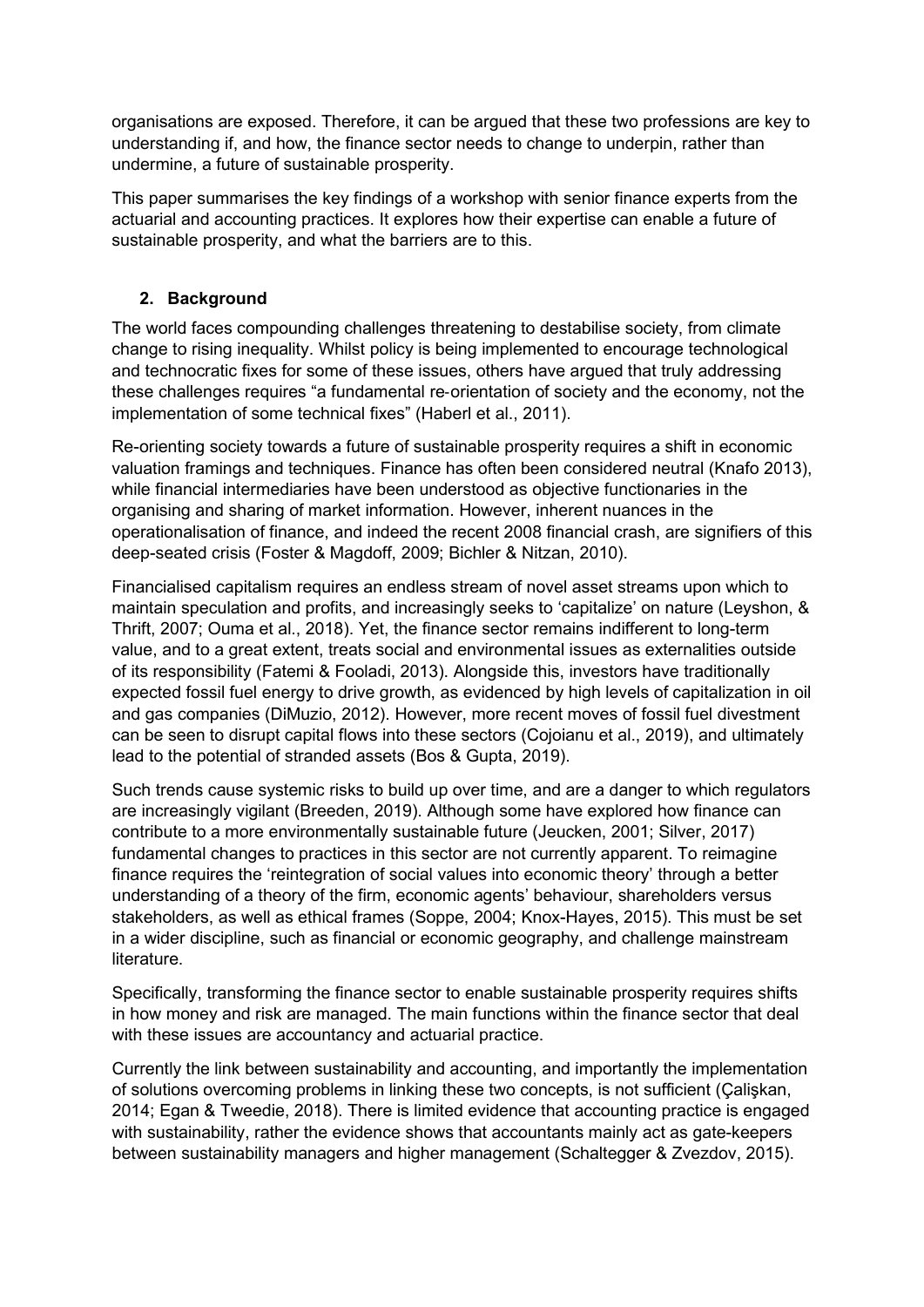While there is a move to increase information disclosure related to sustainability, the use of this information to inform decisions is not strong.

On the actuarial side, less focus has been paid to how the profession does, or could, engage with sustainability (though see Dlugolecki & Silver, 2005). Any solutions discussed are 'relatively limited and small-scale in their outlook' (Aspinall et al., 2018). The assumptions within actuarial models are still predominantly based on economic models derived from mainstream finance and economics which typically use simplifying assumptions (e.g. rational agents) and include only measurable (economic) metrics, thus not representing social or environmental value.

Understanding the scale of change needed, and the tools and skills to underpin this change, are vital. It is not a question of removing the finance sector as an intermediary, rather how to repurpose it so that responding to the long-term challenges that we face as a society can be fully supported by the expertise available. Therefore, this paper explores perspectives of leaders of accounting and actuarial professions, where the barriers to a sustainable transformation exists and how to address these barriers.

## **3. Methodology**

A workshop was held in London on  $8<sup>th</sup>$  May 2019. The Institute and Faculty of Actuaries (IFoA) and the Institute for Chartered Accountants in England Wales (ICAEW) invited senior leaders from across their professional bodies to attend. Those invited were identified through their prior engagement with relevant (sustainability related) voluntary working groups or initiatives within the professional bodies. An invitation was sent including an agenda and the questions that were used to structure the discussions (as outlined below). The invitation confirmed the workshop would be held under the Chatham House rule.

Twenty-five individuals attended drawn from regulatory bodies, professional bodies, finance organisations, consultancies and networks. Job titles included Chief Investment Officer, Chief Financial Officer (Sustainable Finance), Head of Investment, Financial Sector Specialist, Senior Pricing Actuary, Assistant Director Corporate Sustainability and Senior Consultant. Participants were assigned to three roundtables to ensure a mix of participants from each profession, as well as a mix of gender and seniority. Participants on each table in general did not know each other prior to the event.

Ethics approval for the workshop was obtained through a University ethics panel process and all delegates were sent a Participant Information Sheet in advance of the workshop and signed a Participant Consent Form on the day.

The following questions were used to structure the discussions on the roundtables. A final plenary discussion summarised the findings and allowed further points to be raised.

- How are accountants and actuaries encouraging more long-term thinking in the financial sector?
- What should the role of actuaries and accountants be in shaping the future finance sector and its contribution to society, as opposed to responding to the challenges faced by the finance sector?
- What policies or technical tools do actuaries and accountants feel to be important in advancing a sustainability agenda?
- Where do actuaries and accountants most see their expertise as applicable?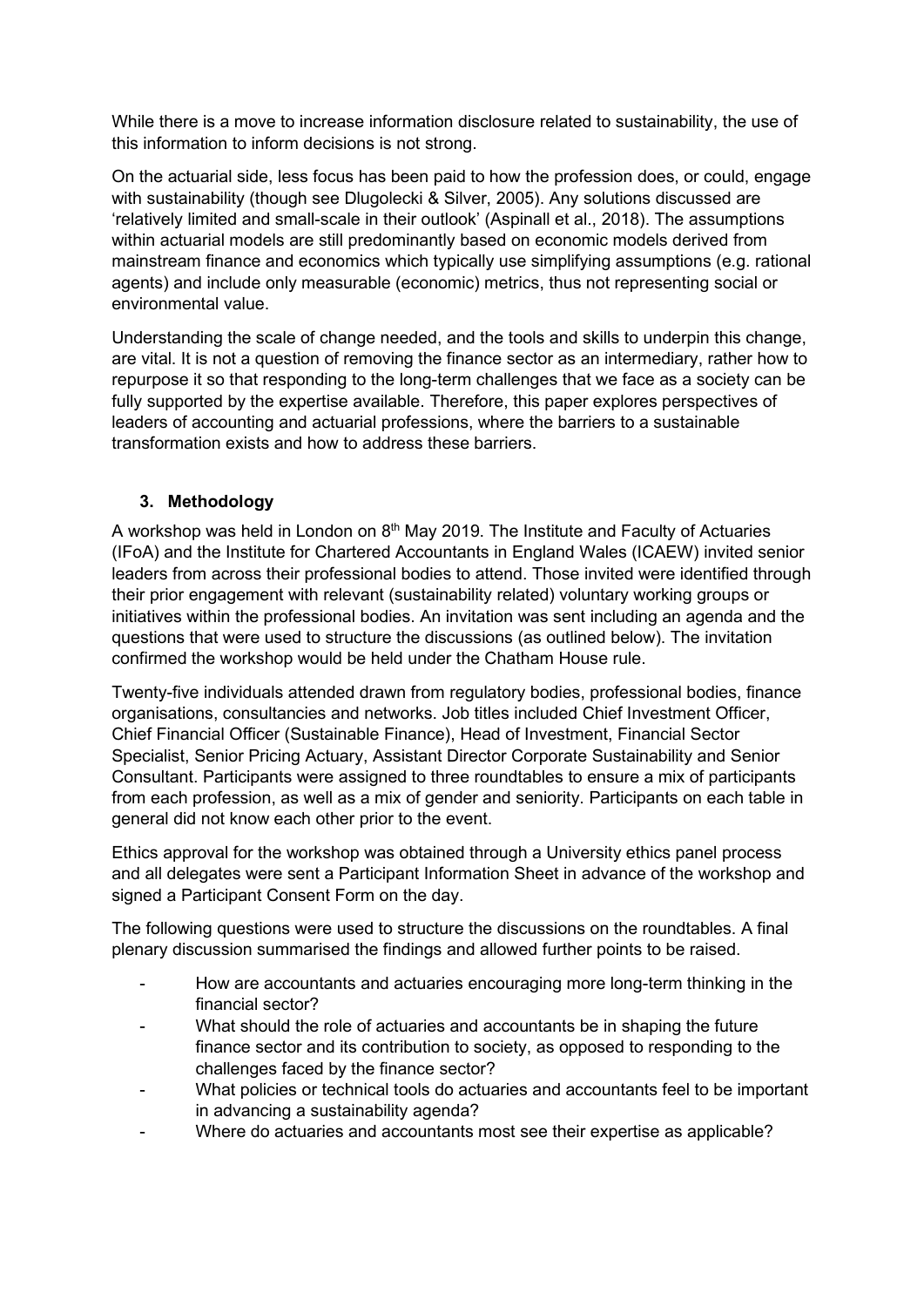Notes were taken throughout the meeting by a facilitator and a dedicated note taker on each roundtable (see Appendix). The three facilitators were two academics and a director of a professional body, all partners on the ESRC Centre for the Understanding of Sustainable Prosperity (CUSP). Note takers were two PhD students and a project manager drawn from CUSP partners. Facilitators were asked to ensure that the questions used to structure the discussions were understood by the participants and that enough time for each question was given.

Inductive thematic coding (Boyatzis, 1998; Fereday & Muir-Cochrane, 2006) was used on these six sets of notes to draw out specific points which are used to structure the discussion section of this paper. Coding was done manually by the lead author and then checked and revised by all other authors until a final set of themes emerged.

## **4. Discussion**

During the workshop four meta-themes emerged that will structure this discussion. Those themes were:

- Mindset
- Skills
- External drivers
- Decision boundaries

Additionally, the need to reframe the profession emerged as a theme and is discussed here.

#### **4.1 Mindset**

There is a perceived barrier to a transformation due to the individuals' mindset within these professions. The sector has become excessively mathematical over the past few decades and there is a lack of a governance process associated with the potential downsides of managing decision-making based solely on quantitative measures. This reflects a deep-set 'economism' present across institutional investment professionals, reducing risk assessment to mere financials and narrower investment performance, a developing field in economic geography (Christophers, 2019: 8).

There is also a concern that the two professions are facilitating the problems that exist in today's economy rather than challenging or highlighting them. Accountants were characterised as being very good at selectively reporting information and actuaries use past risk measures to predict the future. When the future is very different to the past, these guidelines and methodologies may not be fit for purpose, but there is a lack of culture or process within the sector to allow a critique of how things are done. While this is true at the profession level it was also felt to be true at an institutional or individual level.

This culture within the two professions is well entrenched and new perspectives and approaches are challenging to implement. While many different tools exist that could be used to understand some of the sustainability challenges, individuals within the profession either do not know they exist or are reluctant to use them as they fall outside of the norm. It was noted that a lot of effort in the recent past has been focussed on making members of the professions aware that a focus on climate change (let alone other sustainability challenges) is not purely an ethical position.

Importantly, the finance sector is predominantly concerned with profit extraction, or maximising return on capital. The mindset for accountancy needs to change to enable more long-term thinking. Some argued that the formal processes associated with the two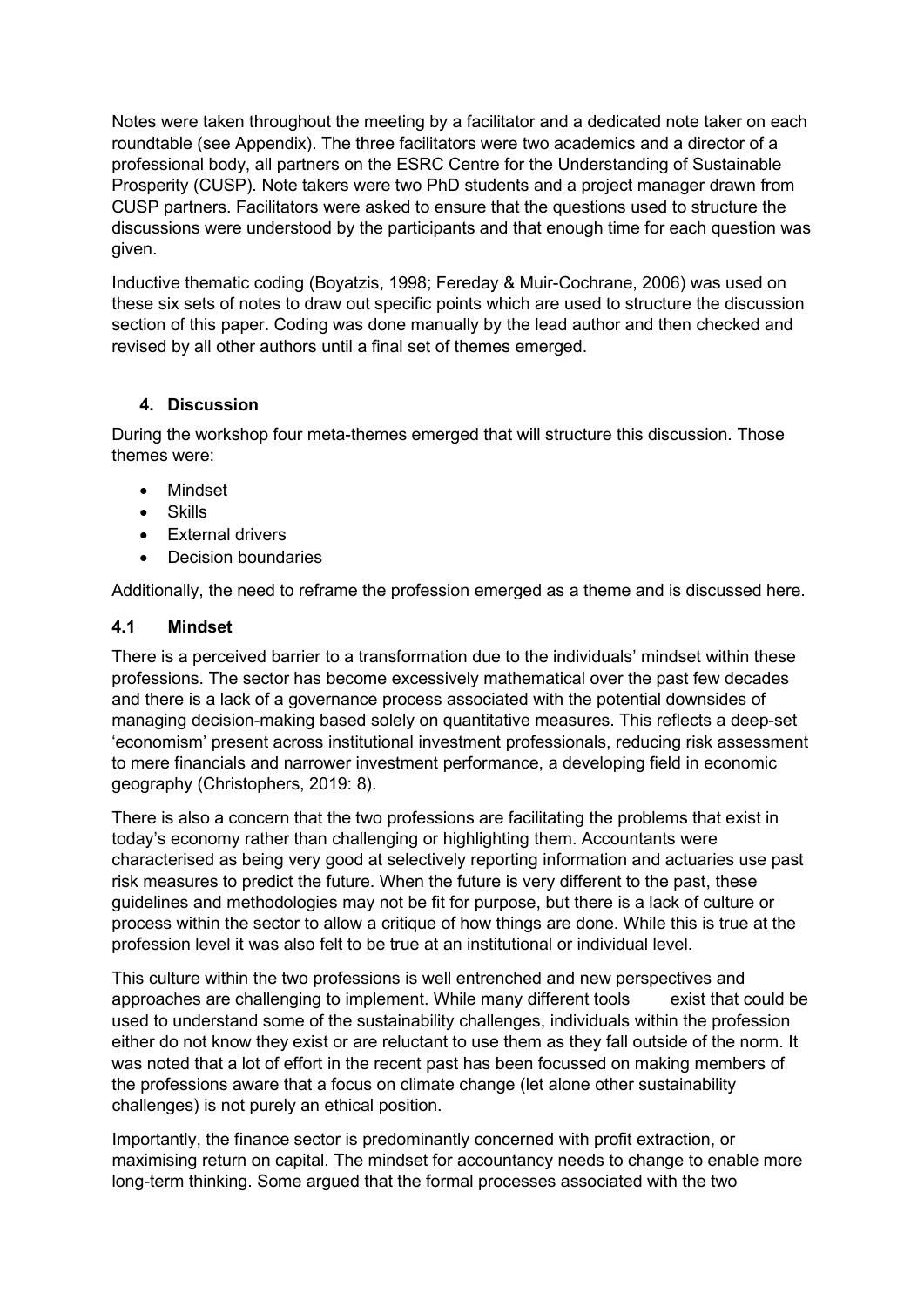professions were too set and a rival profession around finance tools for the future should be set up to avoid having to overcome the baggage of how things are currently done.

# **4.2 Skills**

Four key processes associated with skills development were highlighted during the discussions: qualitative versus quantitative, neoclassical economics, exams, and tools.

## *4.2.1 Qualitative versus quantitative*

An issue that was stressed at several points during the workshop was the need for more qualitative measures and skills within the professions. Not all risk or measures can be, or have to be, quantified, or at least, in the quantification some of the context and nuances around decisions can be lost. However, the move to rendering risk in financial and investible terms drives the work of quantification among intermediaries (Mawdsley, 2018). This is a key area where new methods from economic and financial geography are important. Moreover, there is a need to enhance comfort in making informed judgements. Thinking broadly about the issues affecting valuation or risk does not come naturally to accountants or actuaries (although the latter's expertise in contextualising risk, as well as technical competency in calculating and managing it, is a recognised quality of the profession – see Jarzabkowski et al. 2015).

To help bring in more qualitative information, more narrative reporting should be used. While organisations do have elements of narrative reporting these are not typically used by actuaries or accountants. Where elements of sustainability are included in these reports it is usually limited to climate change (and then mainly carbon emissions accounting) and does not cover the diversity of sustainability issues. Even where climate change is considered, the full range of potential impacts is rarely covered, considering, for example, that a two-degree future is fundamentally different to a 6-degree future.

## *4.2.2 Neoclassical economics*

As an underlying set of assumptions that dominates the discourse and analysis of both accountants and actuaries, neoclassical economic theory was highlighted (see Clacher, 2019 for a detailed critique on the link between economic theory and actuarial practice). It was felt that the dominance of neoclassical economics, and its understanding of uncertainty, treatment of time, resources, finance, government and actor behaviour, limits the ability of the professions to challenge organisations to better manage long-term value. New tools are needed to broaden the scope of professional advice but importantly the limitations of current tools need to be clearly articulated and understood.

## *4.2.3 Exams*

Accreditation for actuaries and accountants are acquired through the exam process. Over time these exams have become more specialised and therefore narrower. While elements associated with ethics or sustainability have been introduced in some qualifications, much more detail in specific areas has crowded out the wider understanding of the purpose of accountants and actuaries. Exams have become more about demonstrating the ability to use a technique rather than having an ability to critically reflect. This has led to a path dependency in the system whereby the ability to self-critique as a set of professions diminishes with time.

## *4.2.4 Tools*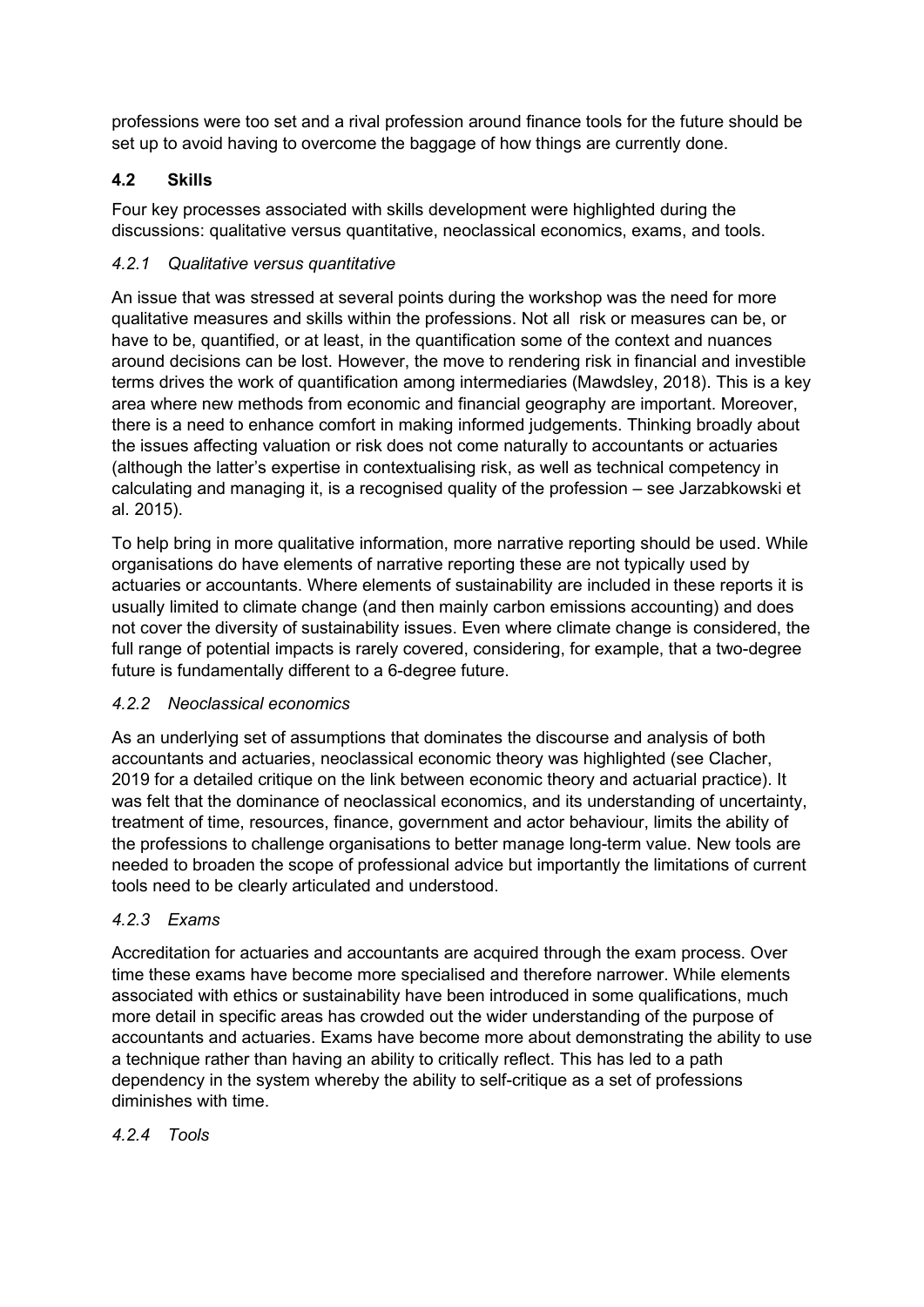Within quantitative modelling, tools such as systems dynamics or agent-based modelling offer a more holistic approach to considering challenges alongside current quantitative tools. Conceptual tools to structure qualitative approaches and governance processes also exist, especially within economic and financial geography (Baccher et al., 2016), but could be embedded within the context of accountants and actuaries. It was felt that data science as a core to the professions will become redundant as artificial intelligence takes over. Therefore, to remain a dynamic set of professions it is important that they move beyond data science alone.

# **4.3 External drivers**

The external drivers were split into two groups: negative and positive drivers.

## *4.3.1 Negative drivers*

It is an obvious yet important point that accounts are prepared predominantly for the benefit of those who provide capital and not for the public interest. This has contributed to all manner of conflicts of interest. Actuaries and accountants operate in situations where they should be serving the interests of multiple stakeholders, such as the members of a pension fund. Yet it is often the case that employer sponsors or executive managers have their interests best served by financial service professions (Sikka, 2015).

The tendency for financial markets to be self-governing in many aspects, including in relation to sustainability concerns, is not a historical accident but the result of political choices. Schemes for addressing environmental issues in the financial sector are overwhelmingly private, voluntary and self-governing (Thistlethwaite & Paterson 2016). It was generally agreed that financial regulation has to do much more than currently conceived by relevant bodies, including those managing macroprudential risk (D'Orazio & Popoyan, 2019). Currently, much hope is pinned by governments and others on one such scheme – the Taskforce for Climate-Related Financial Disclosure (TCFD). There is a real risk, however, that the TCFD will encourage a proliferation of information without any substantial action; a risk manifest in the assumption that disclosure automatically engenders market disciplining of climate laggards (Christophers, 2017). The professional bodies expressed the need to lobby regulators to change.

#### *4.3.2 Positive drivers*

The financial sector is not immune to wider social and public pressure, and recent demands for sustainable prosperity from grassroots and protest groups such as the climate school strikes or Extinction Rebellion have some effect. There is evidence that demands on the financial sector to do its part are coming through in requests for investment products that are more 'ethical' and 'green'. Geographers should also be alert to how London is seeking to exploit its position as a major international financial hub to become a leading site for 'green finance'.

These trends are being leveraged by pressure groups that evaluate financial institutions, and sector specific voluntary initiatives at national and international levels, who themselves in turn are giving leverage to those who work on sustainability in the accountancy and actuarial professions to emphasise their remit within their organisations. Where actuaries and accountants have particularly engaged stakeholders, whether endowments managing reputational risks or family trusts, these can be useful to drive sustainability concerns more broadly.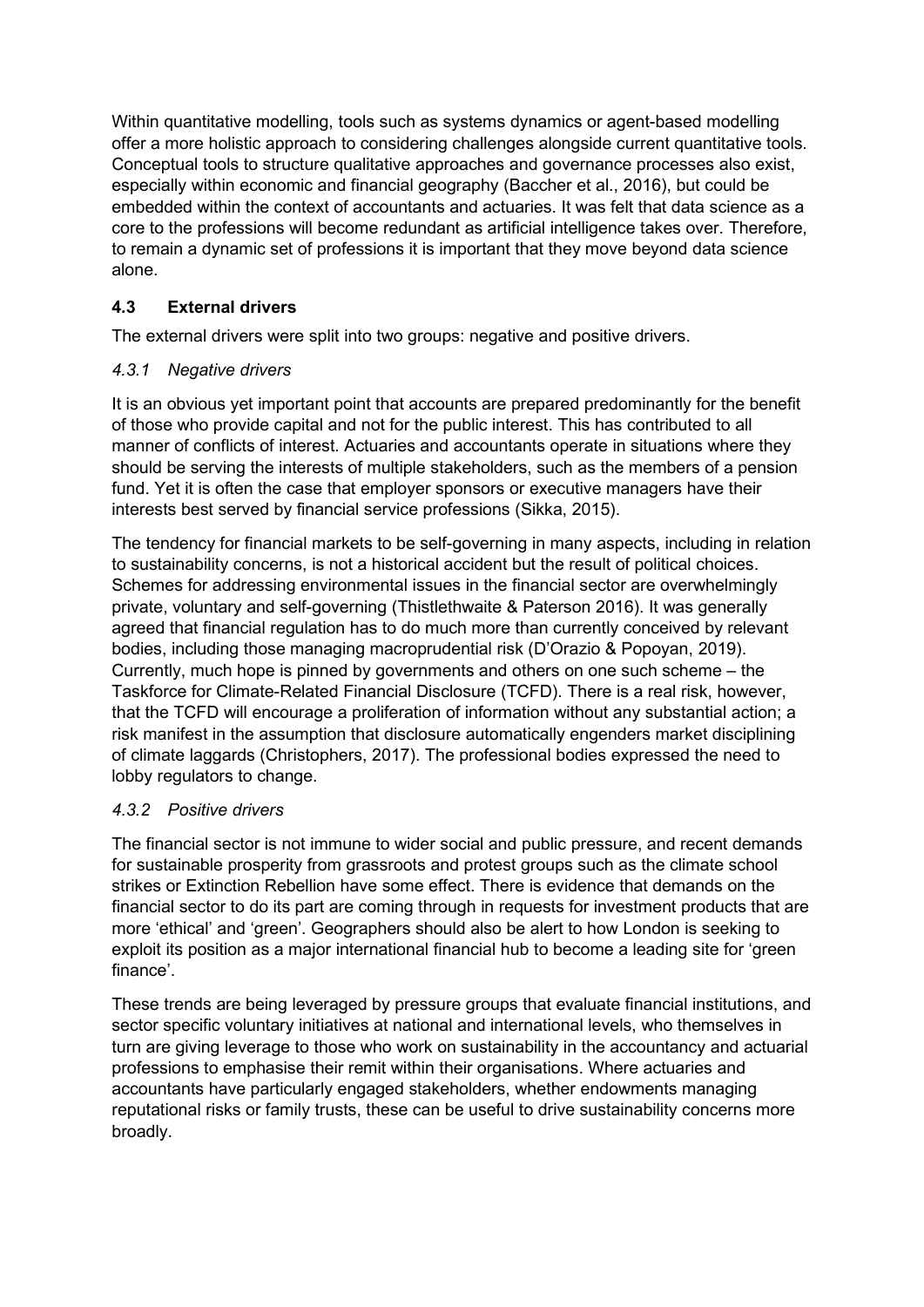## **4.4 Decision boundaries**

Several boundaries used within decision making were highlighted in the discussions including short-termism, compliance, data, measurement and governance.

#### *4.4.1 Short termism*

Both professions seem to discourage long-term thinking and decision making, especially through the use of metrics, tools, discounting, and models that are not suitable for long-term purposes. In discussions, the definition of long term was not clear – is long term defined as beyond the financial year (included within mark to market valuation practices) or is long term linked to pension liabilities over decades?

#### *4.4.2 Compliance*

The stark contrast that financial reporting and sustainability reporting demand was highlighted. In particular, when exploring compliance against existing standards it was difficult to see how they would enable sustainability decisions to be supported, especially in the context of commercial pressures for individuals or firms to solely comply with reporting frameworks as opposed to offering wider guidance or advice. Whether it is possible (or desirable) to create a common global language for sustainability as International Financial Reporting Standard (IFRS) has for business affairs (Negash, 2012) is debatable, given the constraints of current accounting standards that are created through the IFRS.

#### *4.4.3 Data and measurement*

While the challenges of sustainability may not lend themselves well to standardised sets of data or metrics, the availability and use of curated data through large data warehouses could be improved. In particular standard sets of scenarios could be developed. However, how these data are used is not clear if the fundamental purpose of measurement is not aimed at enhancing the underlying social value of an organisation. While accountancy uses different approaches to measuring the value of an organisation in different contexts, such as cost method, fair value, market value, net book value, and realisable value, none of these are seen as representing the 'real' value of an organisation if this is viewed through the lens of sustainability – notably the ability of an organisation to continue to exist over the long term by offering goods or services that support society (including building resilience and causing net zero damage to the environment).

What is measured is key. There are many different approaches to metrics that could capture sustainability issues. While efforts to create consistency or standards are underway (especially within the EU, including the taxonomy on sustainable finance or reporting on gender pay gaps) there is not enough urgency to resolve this at present.

#### *4.4.4 Governance*

It is important to consider the hierarchy of decision making within the finance sector and where responsibility for decisions, or advice that those decisions are based on, falls. Effective change is often down to well-placed individuals rather than anything systematic. There is currently very little integration between business decisions and sustainability at a strategic finance level (the Chief Sustainability Officer, if they exist, does not talk to the Chief Finance Officer and departments work in siloes). This becomes even more complicated when considering responsibility down supply chains.

It was also highlighted that trustees still approach these issues by considering trade-offs between an ethical versus financial decision. They often fail to see the direct benefits from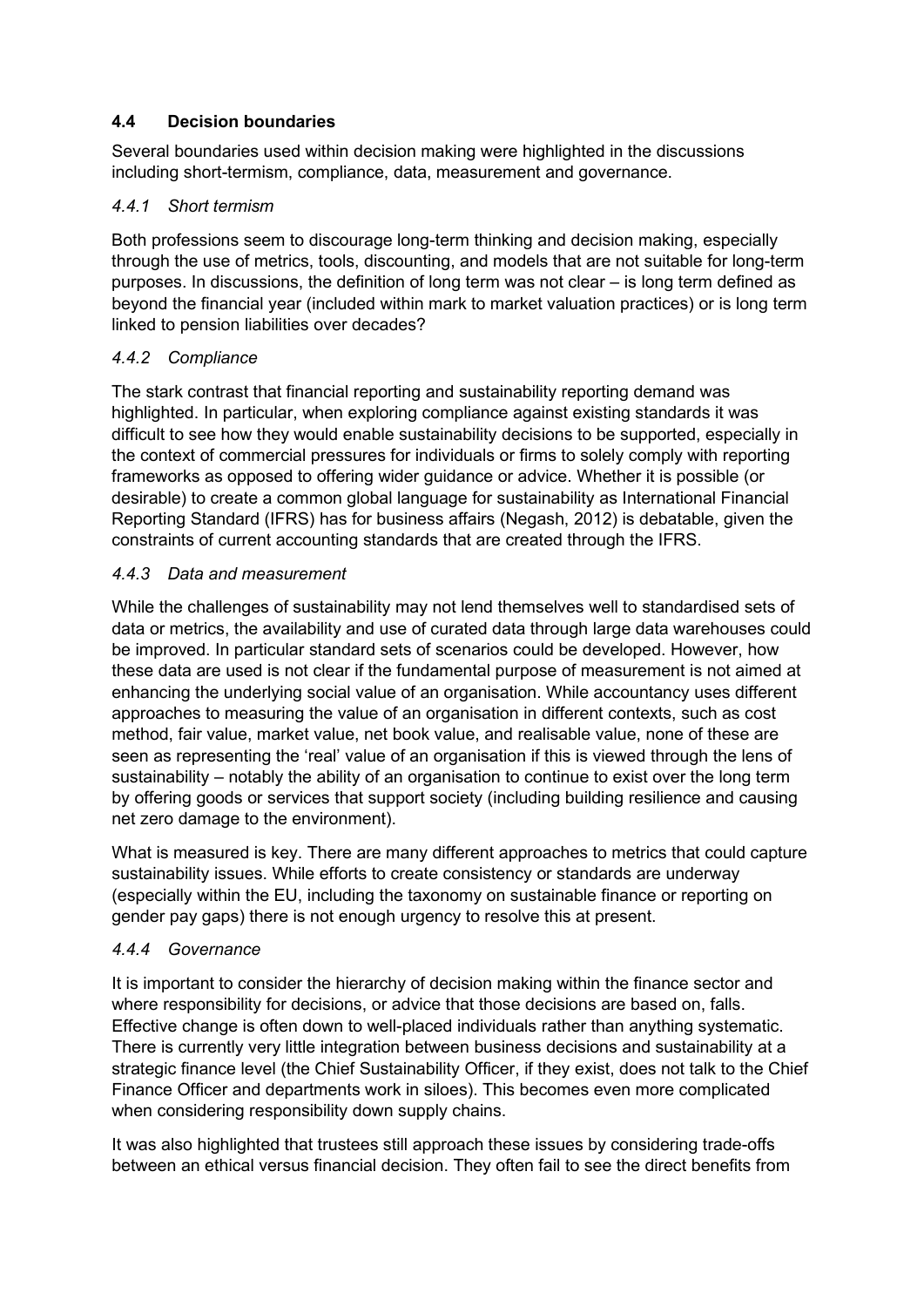taking action as these benefits can be global or have significant time delays. Additionally it is not clear who has the ultimate responsibility for the advice given to trustees – is it the investment consultants who offer the advice or the client who frames the questions asked to the consultants?

A fundamental challenge is the scale of change that is envisaged. With this complex set of challenges it may be important to allow more disagreement to exist and to use a proliferation of opinion to inform decisions.

## **4.5 Reframing the profession**

A fundamental question asked during the workshop was "what is investment for?", and, leading on from this, "what is advice for?" Why does society need the two professions? Within the discussions there was no clear answer to this and at present it was felt that they were both in fact acting against the public interest by selling the ability to 'sleep at night' rather than fundamentally exposing the risks and challenges that the organisations which they serve face. This issue has been raised within economic geography where, for example, accountants have facilitated markets for instruments that financialise risk in development finance (Mawdsley, 2018).

There was some criticism of the current moves within the profession to include sustainabilityrelated externalities within current processes, such as those proposed under integrated reporting initiatives. A common sentiment was the idea of reverse-engineering a sector that is not fit-for-purpose (one participant described it as "integrated reporting lacks an integrated profession").

It was felt that the professions needed to re-evaluate their purpose and their underlying principles. The professional bodies (ICAEW and IFoA) have a royal charter which obliges them to work in the public interest. However, what is in the public interest is unclear (ICAEW, 2012), even to the public who tend to discount the future very heavily when making decisions. The IFoA also use the public interest argument alongside a call to raise awareness of their profession: *"It is also recognised that a key part of our strategy is to speak up on relevant matters of public interest and to raise awareness of the work of actuaries and the value we add to society"* (IFoA, 2018).

A clear call for a 'revolution' in the professions was made. It was felt that current responses are not radical enough.

## **5. Conclusion**

This paper presented the results of a thematic coding analysis of a workshop comprised of senior accountants and actuaries who were asked to consider the future of finance. We found that mindset, skills, external drivers and decision boundaries were key themes that create barriers that prevent the actuarial and accountancy professions from fully embracing solutions to the challenges of achieving sustainable prosperity. Importantly, there was a clear call that a reframing of the professions is required to underpin the changes required.

This supports previous calls within economic geography for a critical approach when looking at how the finance sector considers and manages economic and environmental risks. Further research, in particular research that embraces qualitative methods from financial and economic geography, underpinned by a variety of different theoretical frameworks and perspectives is required to link the limits of financial practice itself, as identified in this paper, to research on radical change and transformation. A better theoretical and practical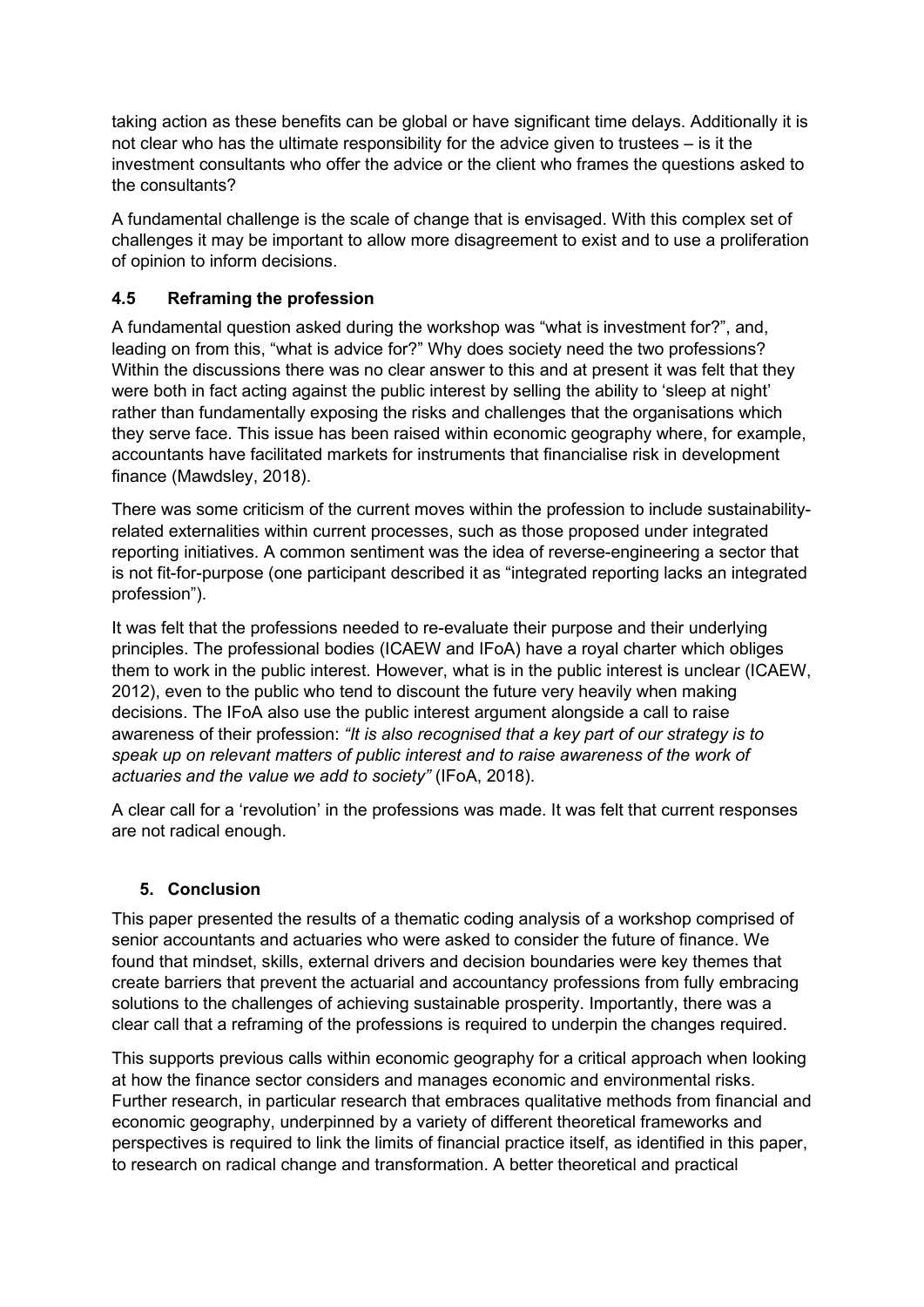understanding of how the expertise within finance, and elsewhere, can contribute to specific sustainable prosperity goals is needed. Those involved in the workshop believe that this represents a revolution from the way they currently operate with regard to regulation, exams, decision-making and their engagement with clients. Importantly they need to focus on value creation rather than profit extraction.

Further studies to investigate how institutions should be structured and regulated in order to support a sustainable financial system, connected to real economic, social and environmental values are suggested . Financial and economic geography approaches are well suited to addressing the situated role and production of expertise within existing structures, as well as exploring alternatives (Dörry & Schulz, 2018).

Understanding the professions' expressed challenges in the financial systems space allows for critical discourse around these key intermediaries' roles in mapping of financial geography. Exploring the geographical aspects of their activities (such as the boundaries and temporal issues around valuations, monetary policies and risk assessments) exposed the need for realignment with sustainable prosperity.

With increasing pressure from different parts of society, in particular a rising voice from younger people about the need for urgent action, agreeing a vision and redefining both accountants and actuaries as people who can understand, assess and respond to the risks and opportunities of the future, as well as care for it, is critical.

## **6. Acknowledgements**

The financial support of the Economic and Social Research Council for the Centre for the Understanding of Sustainable Prosperity (CUSP) (ESRC grant no: ES/M010163/1) is gratefully acknowledged. The institutional support of the Institute and Faculty of Actuaries and the Institute of Chartered Accountants in England and Wales is acknowledged.

## **7. References**

Aspinall, N., Jones, S., McNeill, E., Werner, R., and Zalk, T. (2018), Sustainability and the financial system Review of literature 2015. British Actuarial Journal, 23, E10. doi:10.1017/S1357321718000028

Baccher, J.S., Dixon, A.D., and Monk, A.H.B. (2016). *The New Frontier Investors*, London: Palgrave Macmillan.

Bichler, S., and Nitzan, J. (2010), Systemic Fear, Modern Finance and the Future of Capitalism, The Bichler and Nitzan Archives, Toronto, Ontario, <http://bnarchives.yorku.ca/289/>

Bos, K., and Gupta, J. (2019), Stranded assets and stranded resources: Implications for climate change mitigation and global sustainable development, *Energy Research & Social Science*, 56, 101215

Boyatzis, R. (1998), Transforming qualitative information: Thematic analysis and code development. Thousand Oaks, CA: Sage.

Breeden, S. (2019) ,'Avoiding the storm: Climate change and the financial system', Bank of England speech given at the Official Monetary & Financial Institutions Forum, London, <https://www.bankofengland.co.uk/speech/2019/sarah-breeden-omfif>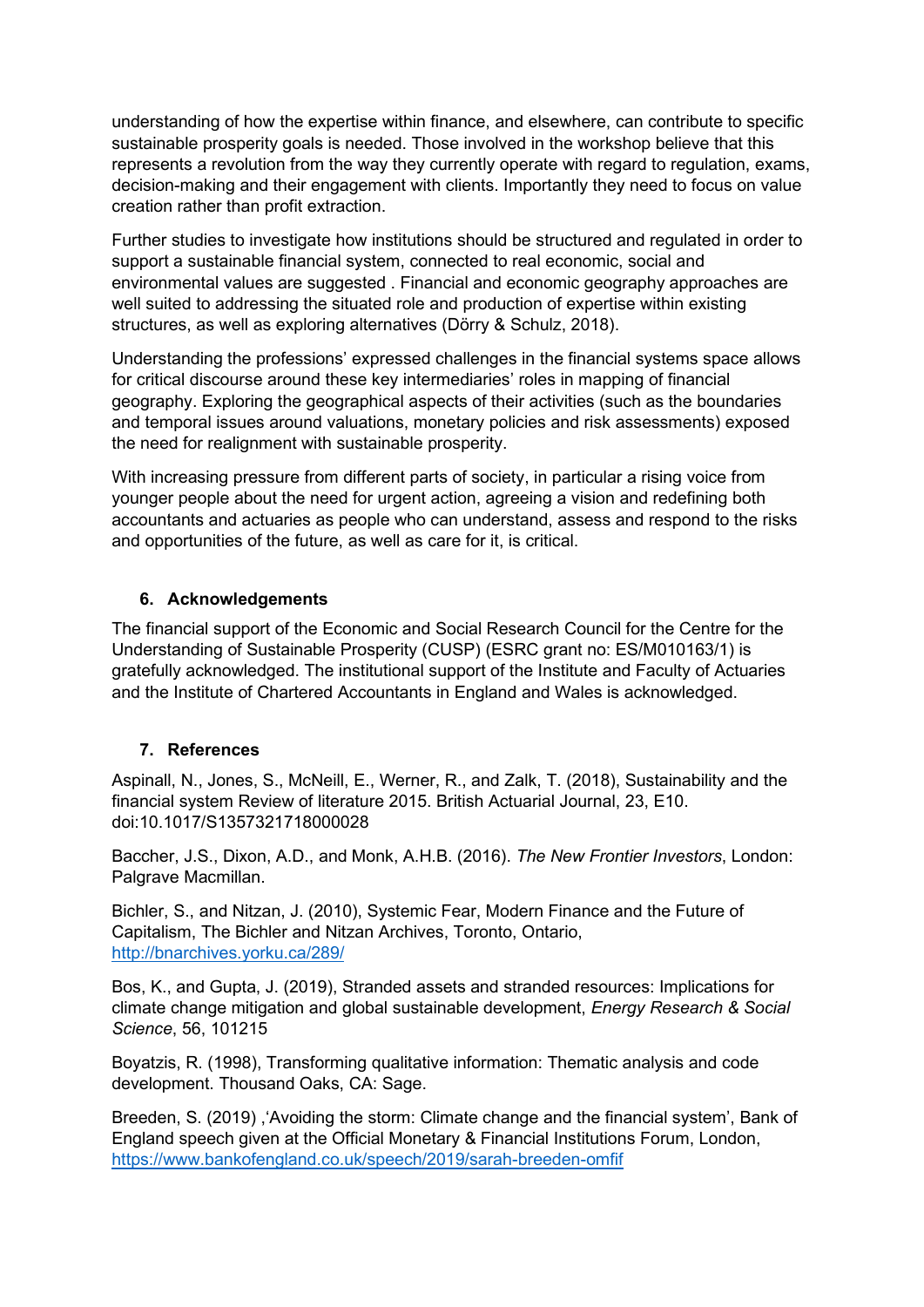Çalişkan, A.O. (2014), How accounting and accountants may contribute in sustainability?, *Social Responsibility Journal*, 10(2), 246-267

Christophers, B. (2015). The limits to financialization. *Dialogues in Human Geography*, 5(2), 183–200

Christophers, B. (2016). Geographies of finance III: Regulation and 'after-crisis' financial futures. *Progress in Human Geography*, 40(1), 138–148

Christophers, B. (2017). Climate Change and Financial Instability: Risk Disclosure and the Problematics of Neoliberal Governance'. *Annals of the American Association of Geographers*, 107(5), 1108–27.

Christophers, B. (2019). Environmental Beta or How Institutional Investors Think about Climate Change and Fossil Fuel Risk, *Annals of the American Association of Geographers*, 109(3), 754-774

Clacher, I. (2019). Economic Thought and Actuarial Practice, Actuarial Research Centre Working Paper, Institute and Faculty of Actuaries

Cojoianu, T., Ascui, F. Clark, G.L., Hoepner, A.G.F., and Wojcik, D. (2019). The Economic Geography of Fossil Fuel Divestment, Environmental Policies and Oil and Gas Financing Available at<http://dx.doi.org/10.2139/ssrn.3376183>

D'Orazio, P., and Popoyan, L. (2019). Fostering green investments and tackling climaterelated financial risks: Which role for macroprudential policies?, *Ecological Economics*, 160(C), 25-37

Dörry, S. (2016). The Geographies of Industrialised Finance: Probing the Global Production Networks of Asset Management, *Geography Compass*, 10(1), 3-14

Dörry, S., and Schulz, C. (2018). 'Green financing, interrupted. Potential directions for sustainable finance in Luxembourg', *Local Environment*, 23(7), 717-733

DiMuzio, T. (2012). Capitalizing a future unsustainable: Finance, energy and the fate of market civilization, *Review of International Political Economy*, 19(3), 363-388

Dlugolecki, A., and Silver, N. (2005). Actuaries: A Case Study in Professional Development and Environmental Sustainability, *Greener Management International*, 49(Spring), 95–109

Egan, M., Tweedie, D., (2018), A "green" accountant is difficult to find: Can accountants contribute to sustainability management initiatives?, *Accounting, Auditing & Accountability Journal*, 31(6), 1749-1773

Fatemi, A.M., and Fooladi, I.J. (2013). Sustainable finance: A new paradigm, *Global Finance Journal*, 24(2), 101-113

Fereday, J., and Muir-Cochrane, E. (2006). Demonstrating Rigor Using Thematic Analysis: A Hybrid Approach of Inductive and Deductive Coding and Theme Development, International *Journal of Qualitative Methods*, 5(1), 80-92

Foster, J.B., and Magdoff, H. (2009). The Great Financial Crisis. New York : Monthly Review Press

Haberl, H., Fischer‐Kowalski, M., Krausmann, F., Martinez‐Alier, J., and Winiwarter, V. (2011). A socio‐metabolic transition towards sustainability? Challenges for another Great Transformation, *Sustainable Development*, 19(1), 1-14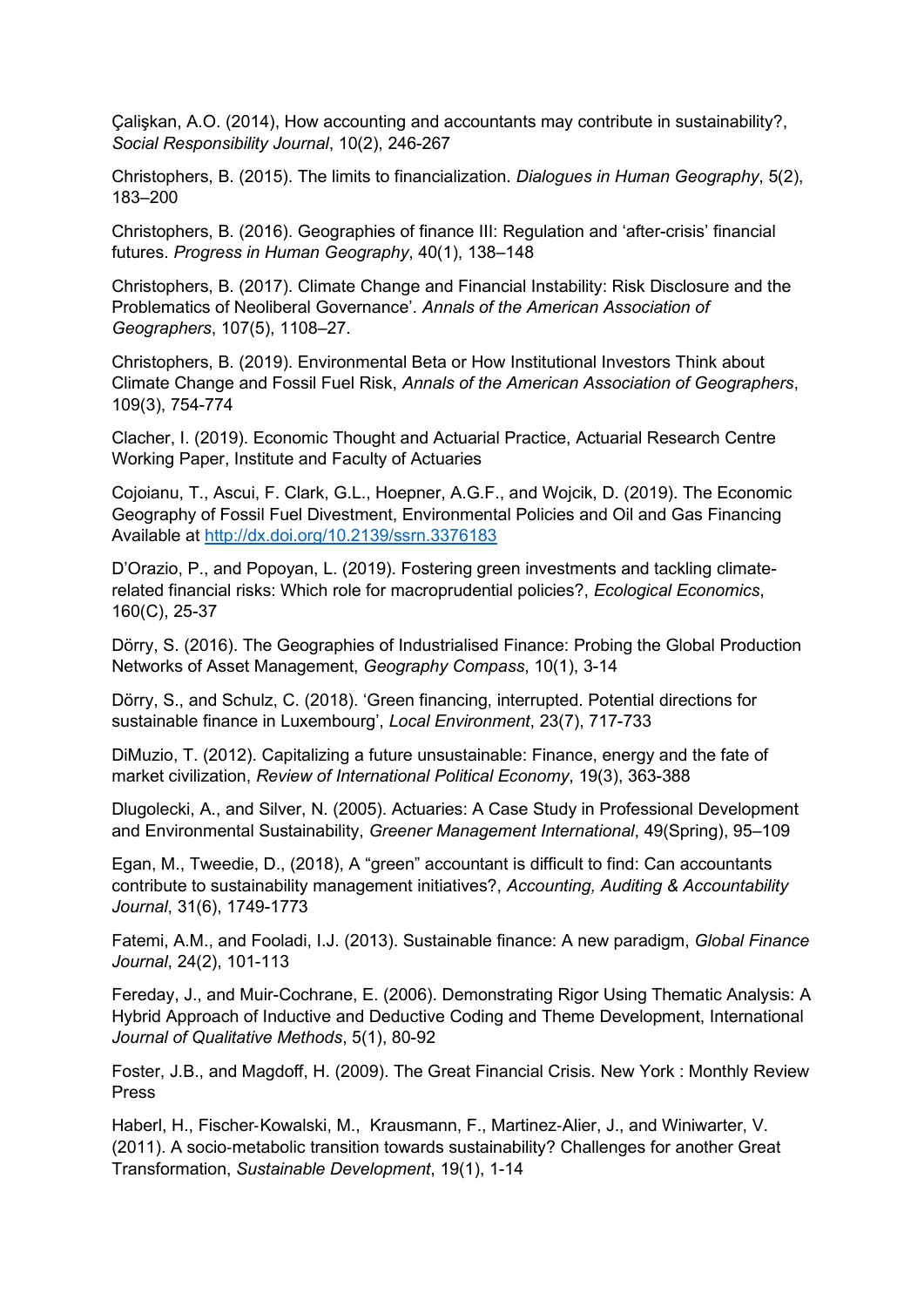Hafner, S., Jones, A., Anger, A., and Pohl, J. (2020). Closing the green finance gap: a systems perspective, *Environmental Innovation and Societal Transitions*, 34, 26-60

Jarzabkowski, P., Bednarek, R., and Spee, P. (2015). *Making a Market for Acts of God*. Oxford: Oxford University Press.

Juecken, M. (2001). Sustainable Finance and Banking, Routledge, London

ICAEW. (2012). Acting in the public interest: a framework for analysis, ICAEW Thought Leadership: Market Foundations Initiative, Institute for Chartered Accountants in England and Wales, London, UK

IFoA. (2018). Governance Manual of the Institute and Faculty of Actuaries (paragraph 1.63), Institute and Faculty of Actuaries, London, UK

[https://www.actuaries.org.uk/system/files/field/document/Governance%20Manual%20-](https://www.actuaries.org.uk/system/files/field/document/Governance%20Manual%20-%202018_0.pdf) [%202018\\_0.pdf](https://www.actuaries.org.uk/system/files/field/document/Governance%20Manual%20-%202018_0.pdf)

Knafo, S. (2013). Financial Crises and the Political Economy of Speculative Bubbles, *Critical Sociology*, 39(6), 851-867

Knox-Hayes, J. (2013). The spatial and temporal dynamics of value in financialization: Analysis of the infrastructure of carbon markets, *Geoforum*, 50, 117-128

Knox-Hayes, J. (2015). Towards a moral socio-environmental economy: A reconsideration of values. *Geoforum*, 65, 297-300

Leyshon, A., and Thrift, N. (2007). The Capitalization of Almost Everything: The Future of Finance and Capitalism. *Theory, Culture & Society*, 24(7–8), 97–115

Martin, R. and Pollard, J. (2017). Handbook on the Geographies of Money and Finance. Edward Elgar Publishing

Mawsdley, E. (2018). Development geography II: Financialization. *Progress in Human Geography*, 42(2), 264-274

Negash, M. (2012). IFRS and environmental accounting, *Management Research Review*, 35(7), 577-601

Ouma, S., Johnson, L., and Bigger, P. (2018). Rethinking the financialization of 'nature', *Environment and Planning A*, 50(3), 500-511.

Schaltegger, S., and Zvezdov, D. (2015). Gatekeepers of sustainability information: exploring the roles of accountants, *Journal of Accounting & Organizational Change*, 11(3), 333-361

Shrivastava, P., Zsolnai, L., Wasieleski, D., Stafford-Smith, M., Walker, T., Weber, O., Krosinsky, C., and Oram, D. (2019). Finance and Management for the Anthropocene. *Organization & Environment*, 32(1), 26–40.

Sikka, P. (2015), 'The hand of accounting and accountancy firms in deepening income and wealth inequalities and the economic crisis: Some evidence', *Critical Perspectives on Accounting*, 30, 46-62.

Silver, N. (2017). *Finance, Society and Sustainability: How to Make the Financial System Work for the Economy, People and Planet*, Palgrave Macmillan, London

Soppe, A. (2004). Sustainable Corporate Finance, *Journal of Business Ethics*, 53(1-2), 213- 224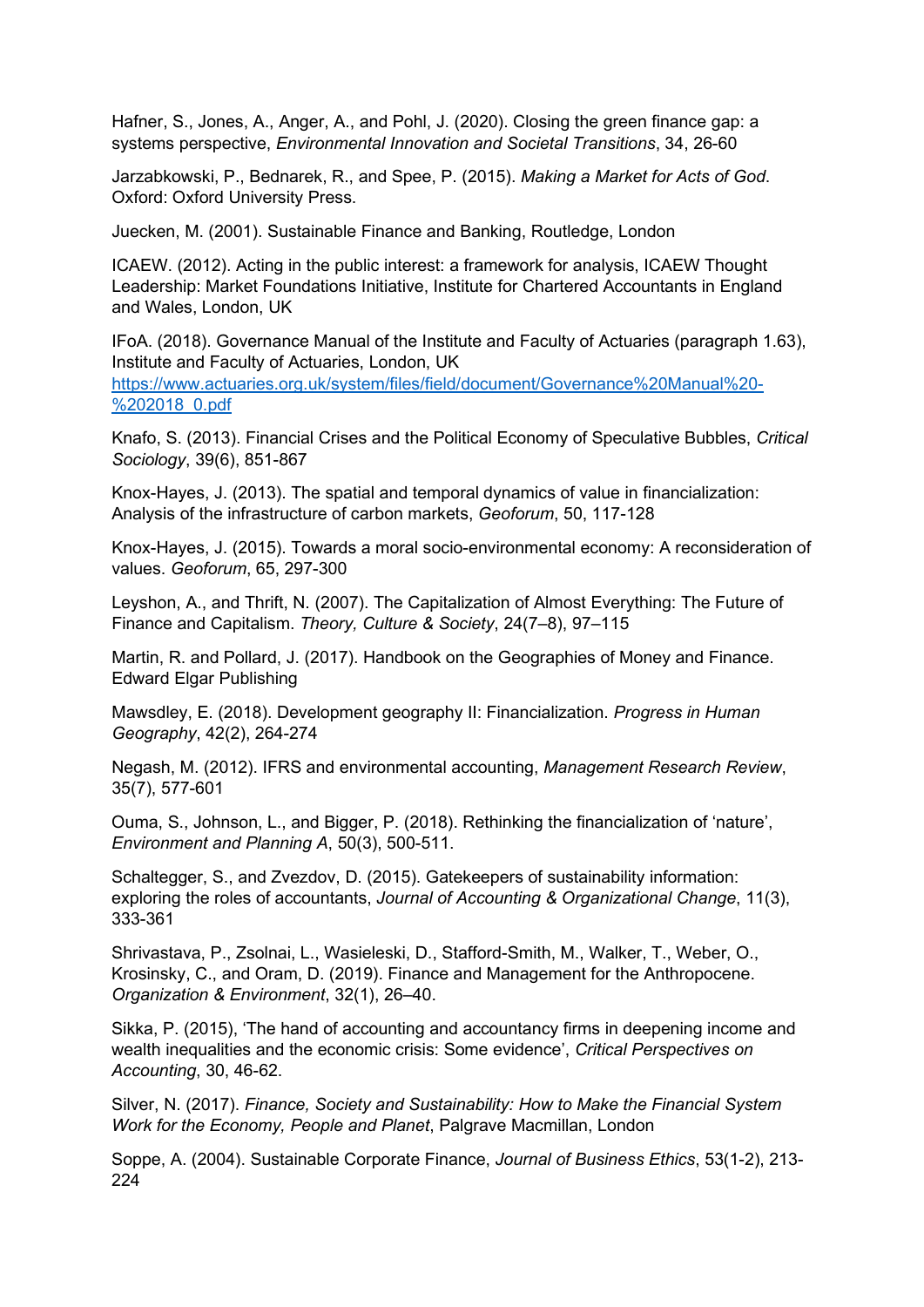Thistlethwaite, J., and Paterson, M. (2016). Private Governance and Accounting for Sustainability Networks,. *Environment and Planning C: Government and Policy,* 34(7), 1197–1221.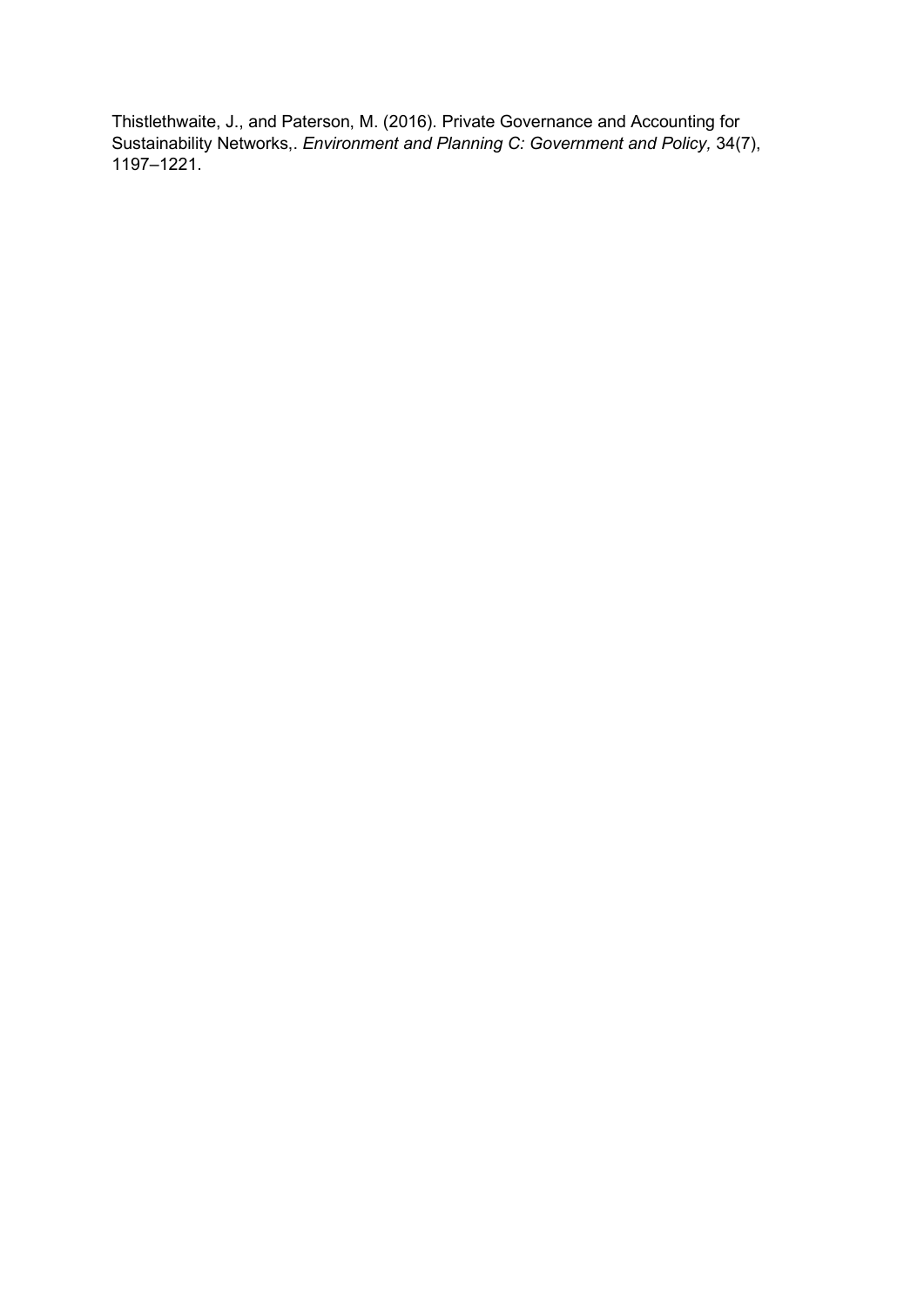## **Appendix: Supplementary Material**

These notes were taken by the facilitators and note takers and were used as input to the thematic coding. The notes are structured according to the questions asked. As these were notes taken during the workshop we have edited them to ensure anonymity of individual contributors and we highlight that quotes are not possible given that these were not verbatim notes. The discussions were not recorded, as agreed within the ethics process of this project, so transcripts are not available. Ethics approval for the workshop was obtained through a University ethics panel process and all delegates were sent a Participant Information Sheet in advance of the workshop and signed a Participant Consent Form on the day.

# **1. How are accountants and actuaries encouraging more long-term thinking in the financial sector?**

Facilitator 1:

- Both professions actively discourage long term thinking
	- o Short termism embedded in text books
	- o Accounting periods are too short
	- o Cannot look at future with current models (discounting)
	- $\circ$  There is an approach to developing new models and some models do exist but individuals are very reluctant to engage (they just want to comply)
	- $\circ$  First job was making members aware that climate change is not just an ethical issue
- Domain problem is that actuaries think they are qualified to do everything but lack an ability to criticise themselves
- Constraints in the skills of actuaries & accountants
	- o Chicago school base knowledge
- Not sure about legal constraints (some thought this was just an excuse others thought fundamental)
	- o IFRS in accountancy is key problem
	- o Accounts prepared solely for the benefit of those who provide capital and not for the public interest
	- o Sustainability has been written out
	- $\circ$  Auditing is now about compliance with the relevant reporting frame (IFRS) rather than accounting to all stakeholders
- Examinations have become more specialist and therefore narrower (ie more detail in specific areas has crowded out the wider understanding of the purpose of accountants)
- In particular examinations are very focussed so even if sustainability is added onto the syllabus it is not examined
- Exams are about learning a technique rather than learning how to learn or being inquisitive or challenging
- Corporations now do not need to supply local economy audited accounts (at small company level) so no tools exist to measure local risk – this is a retreat from how it used to be done where risk identification at all levels could be done. Accounts are now just basic balance sheet information. No public record issues linked to ESG.
- All pressures are towards executive self enrichment (this has accelerated dramatically in the last decades)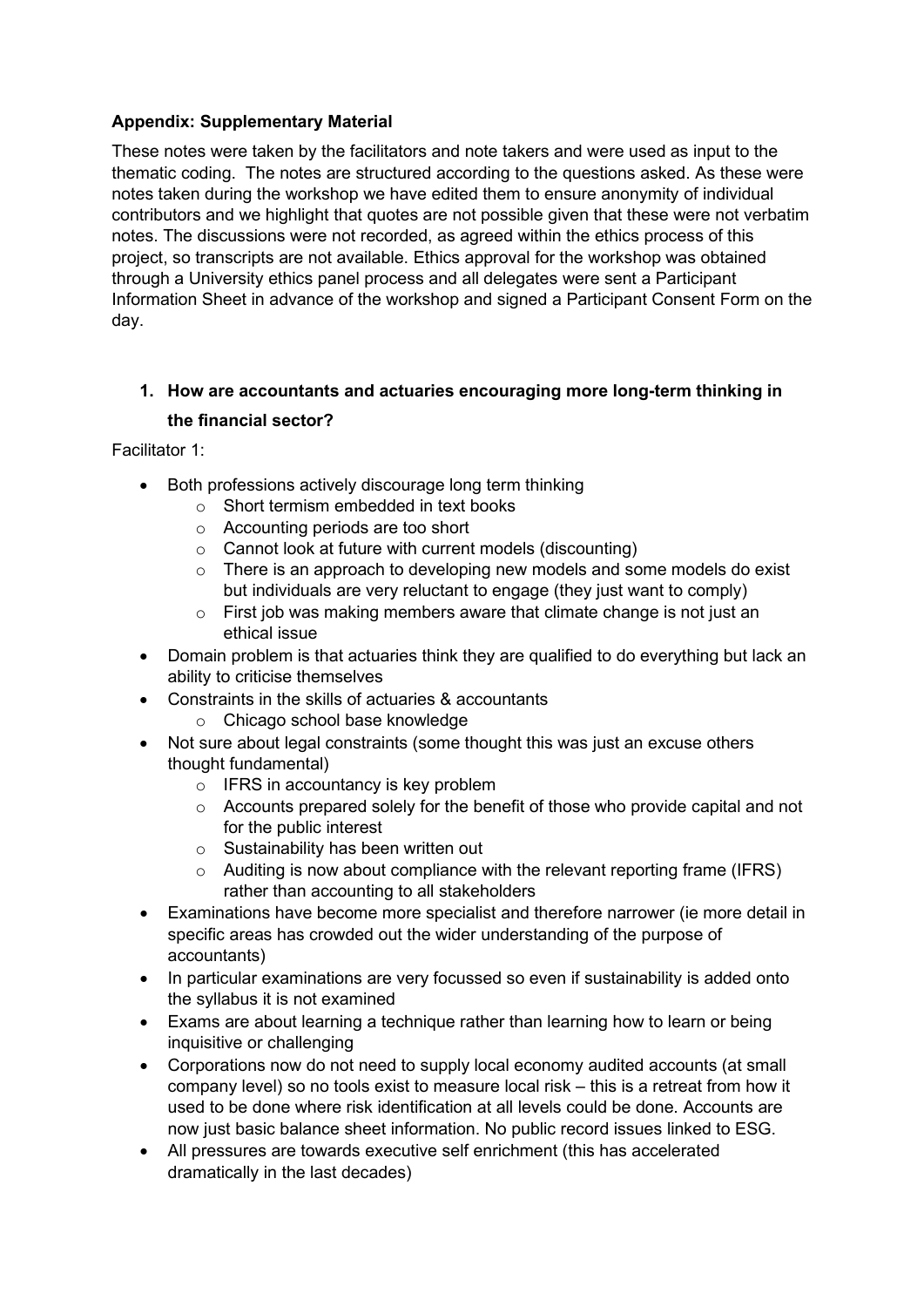- Market is not apolitical (even though economists believe it is and accountants/actuaries model it as such)
- Pressure for sustainable prosperity is only from the populous everyone not in the room is out there making money
- Unusual engaged stakeholders are useful (such as family trusts)
- Pension funds do not account to their members
- Tax incentivisation is geared towards a huge portion of the UK investment markets (e.g. pensions) and does not drive any good behaviour

## Facilitator 3:

- Can we define the long-term? It means different things for actuaries and accountants and for different areas within each profession – for accountants generally it is probable around 5 years.
- For actuaries managing assets and liabilities it can be up to 50 years
- The PRA has been considering the language around 'the long-term' and is moving toward using "in the order of decades" as a phrase to identify it.
- Accountants in the sustainability space are attempting to distinguish measurement from value, and put more focus on the latter. What is valued over the long-term is essential.
- For actuaries in finance and investment this is similar to the opposition between investment returns, which most actuaries and their clients are focused on, and value creation.
- Regarding the issue of alternative measures and metrics for reporting on what matters over the long-term, there is a competing universe of these in accounting. Several of the big firms have developed their own metrics, e.g. EY and its Embankment Project for Inclusive Capitalism (EPIC); PWC and its Total Impact Measurement and Management (TIMM). There is increasingly cooperation among these firms on this front, but it is rather fragile.
- Efforts to have consistency or standards on things like sustainable finance are underway at the EU level, e.g. the EU taxonomy on sustainable finance. But this particular initiative is only regarding economic activities, not reporting requirements.
- The TCFD is really useful because it is understood to be 'market-relevant'
- There has been greater cohesion in reporting since the FRC's 2012 'fair, balanced and understandable' rule.
- We should make a distinction between 'long-term thinking' (what the question asks) and 'long-term reporting'. If long-term reporting is not feeding back into business practice then it is not being very useful. There is a need for education and awareness raising so that l-t thinking can be brought back into practice.
- There is a tension between backwards and forwards risk perspectives. Much of the data looking back will not necessarily be useful for thinking about risk going forwards.

Note taker 1:

- View that over time actuarial practice has discouraged long-term thinking and has found this to be quite damaging.
- Found accounting profession to be the same. As an example, accountants delineate time into short accounting periods. Considers models accountants use to heavily discount the future and anything beyond 25 years is considered to be irrelevant. As such, do not think issues of sustainability can be addressed with existing models.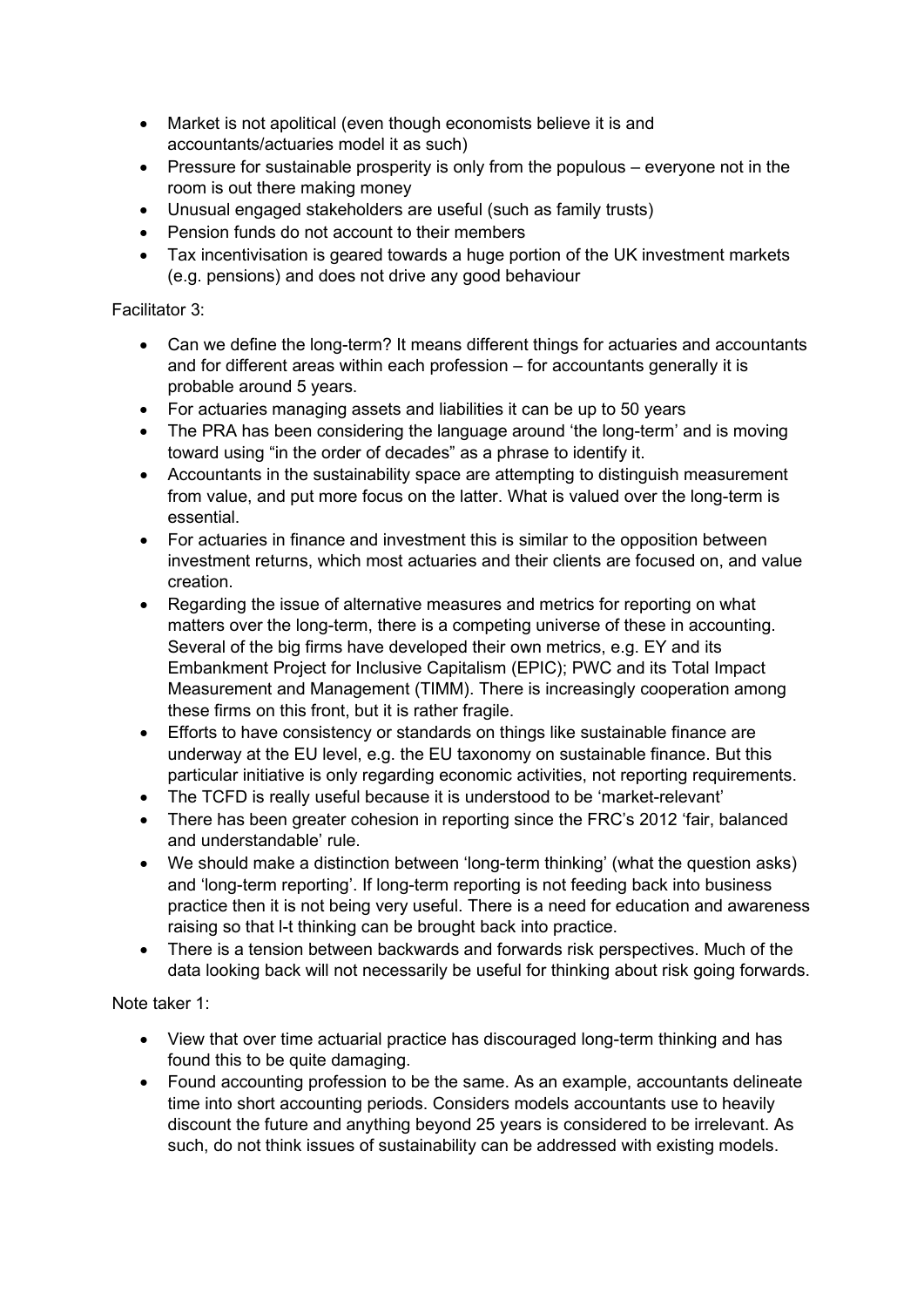- Raises bigger questions about the role of profession as a whole. Professions say we will give you exams and then you need to go out and learn more and do more. Role for the profession and the professional body is to network and encourage. For example, IFoA's RE Board originally had role of correcting perception within the membership that CC is an ethical issue.
- Needs to be a recognition that actuaries cannot do everything. Considers actuaries to be too involved in investment and considers this irresponsible. Actuaries in oversight of investment is ok, however they lack ability to question self and to challenge their decisions and methods. Suggests pensions actuaries haven't questioned their methods in 20 years.
- The constraints are in skill and education and in the level of risk the employer is willing to take.
- In accounting, IFRS 17 is a constraint. IFRS 17 says to ignore certain user groups and as a result sustainability is written out. Auditing guidelines have been reformed and now the focus is on compliance with guidelines rather than true and fair judgement about whether things are ok. There should be a focus in producing accounts for all stakeholders. Has to extend audience to civil society.
- Exams don't feature sustainability very much. Believes they are more about testing problem solving skills than testing actual learning.
- Demand from market and employers is what drives the learning outcomes. ICAEW did some work looking at where sustainable practice is embedded in education at all levels. They are also seeing increased demand from young people here and they are selling a vision that the accountancy profession is one that cares about the future.
- Thinks accounting is failing here because it is not reporting to anyone, particularly to small/little businesses. Referenced an example in 1990 where all businesses had to put their public accounts on recorded and they had to be audited. This is no longer the case and as such local economy doesn't have the supply of information it needs. Also of the view that the profession doesn't account to holders of capital particularly well either. Members of pension funds provided as an example, reporting information is only going to pension fund trustees
- Do not believe the methods being used are particularly helpful i.e. looking into the past and extrapolating data. For climate change this doesn't work because the change in climate is very different to what came before in the past.
- Recommends the financial system is shaken up so that individuals aren't incentivised to take short-term actions

Note taker 3:

- Both professions seem to discourage long-term thinking, despite using the word.
- drafts on pension funds tend to incorporate long-term thinking, policies such ones from DEFRA and some others tend to "consider" long-term thinking.
- "Tomorrow vs Yesterday Project" in Brunel might be of interest.
- Should long-term be defined?
- Corporate "long-term" particularly for accountants is generally about 5 years, whilst actuaries can look at up to 5 years.
- Actuaries claim to have long-term thinking but feels the short term constraints.
- Climate change risk not aligned with investor understanding of risk.
- Long-term Value Framework from EY (Ernst & Young) are building climate change risk/long-term thinking into the financial framework in the valuation in business. There are other similar frameworks: such as PwC's TIMM (Total Impact Measurement and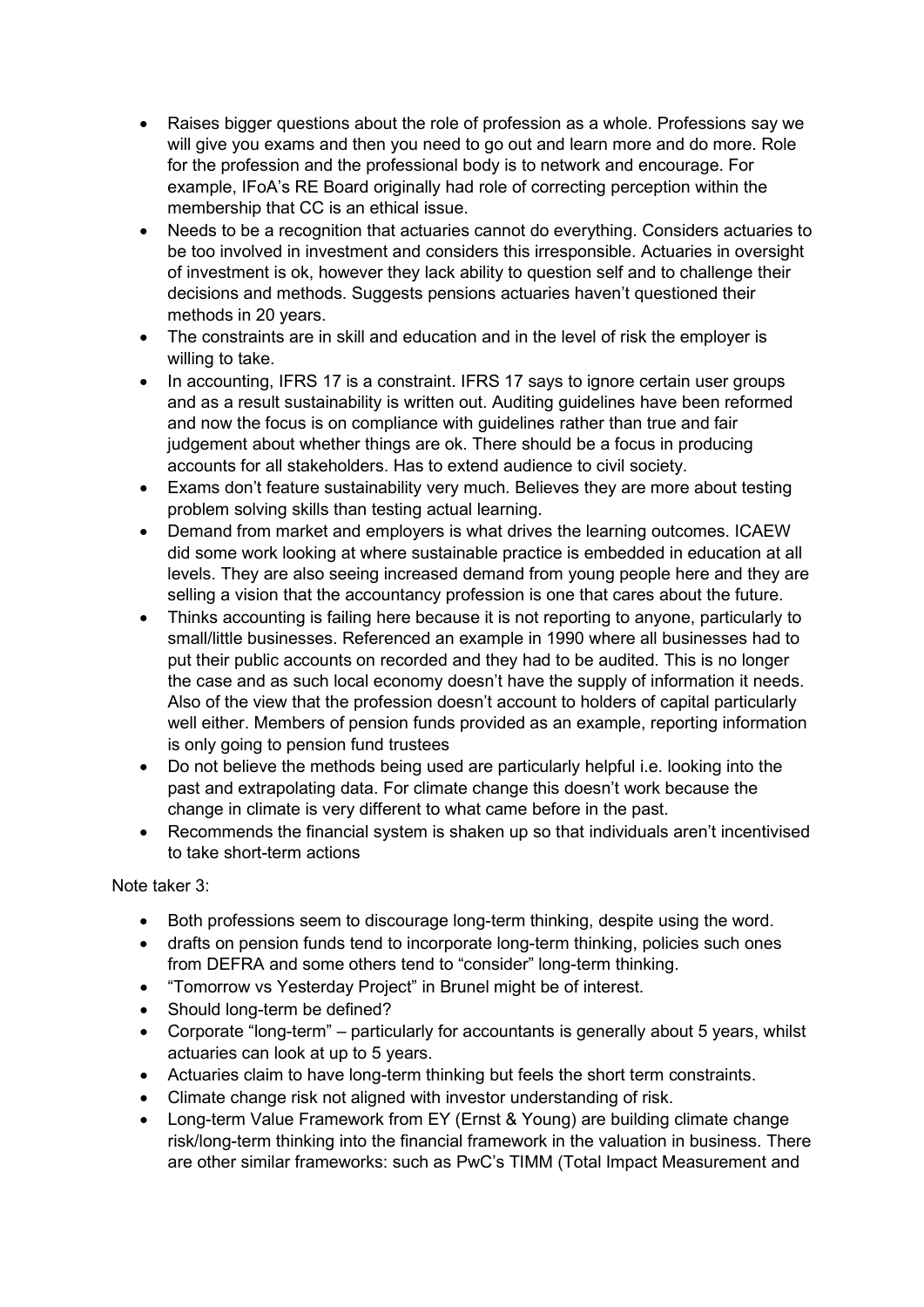Management) and "fair balance value". Accounting Big 4 firms are collaborating (plan to collaborate) on "EPIC" metrics project.

- One also needs to consider the hierarchy in the decision-making.
- There is a separate long-term value creation in the earnings concept (compared to risk assessment).
- There is a need for reporting metrics but there are competing metrics, is there a need for standardisation? One should also consider the difference between long-term thinking and long-term reporting. One may have impact on the other, moreover though both long-term, these may be be temporally different (length-wise).
- Need to have some consensus on what is a green investment and what is not a green investment.
- Also need to consider uncaptured risk in accounts e.g. in pension schemes.
- Backwards vs forward looking:
- is this the wrong conversation?
- Constraints on investment performance:
- Climate change has no historical data, hence how can these be included in the equation?
- Need to up-skill accountants/auditors to prompt a fuller risk portfolio.

# **2. What should the role of actuaries and accountants be in shaping the future finance sector and its contribution to society, as opposed to responding to the challenges faced by the finance sector?**

Facilitator 1:

- How do we for beliefs of the future?
- Governance process in overly mathematical world we need more qualitative measures
- Dominance of neoclassical economics don't need there simplified assumptions which are demonstrably wrong – especially in a world where we have ample computing power to model things properly.
- Move away from market value
- Academic papers in business schools use neoclassical assumptions so underpin the wrong way of doing things
- Accountancy currently measures market value and not the ability of a company to make a profit
- Don't do investment anymore (just gamble on market value you can increase market value simply by changing interest on your debt) – this is betting on second hand pieces of paper
- What is investment? Clear articulation of what investment is is required (it is not market value betting)

Note taker 1:

- Professions should examine their use of neoclassical economics and the impact of its underlying assumptions within their work. Dominance of neoclassical economics is problematic as the assumptions underlying it are no longer appropriate. This causes poor regulation and accounting standards.
- Echoed that use, and inclusion, of financial economics in the syllabus has led to the development of tools considered to be not particularly useful.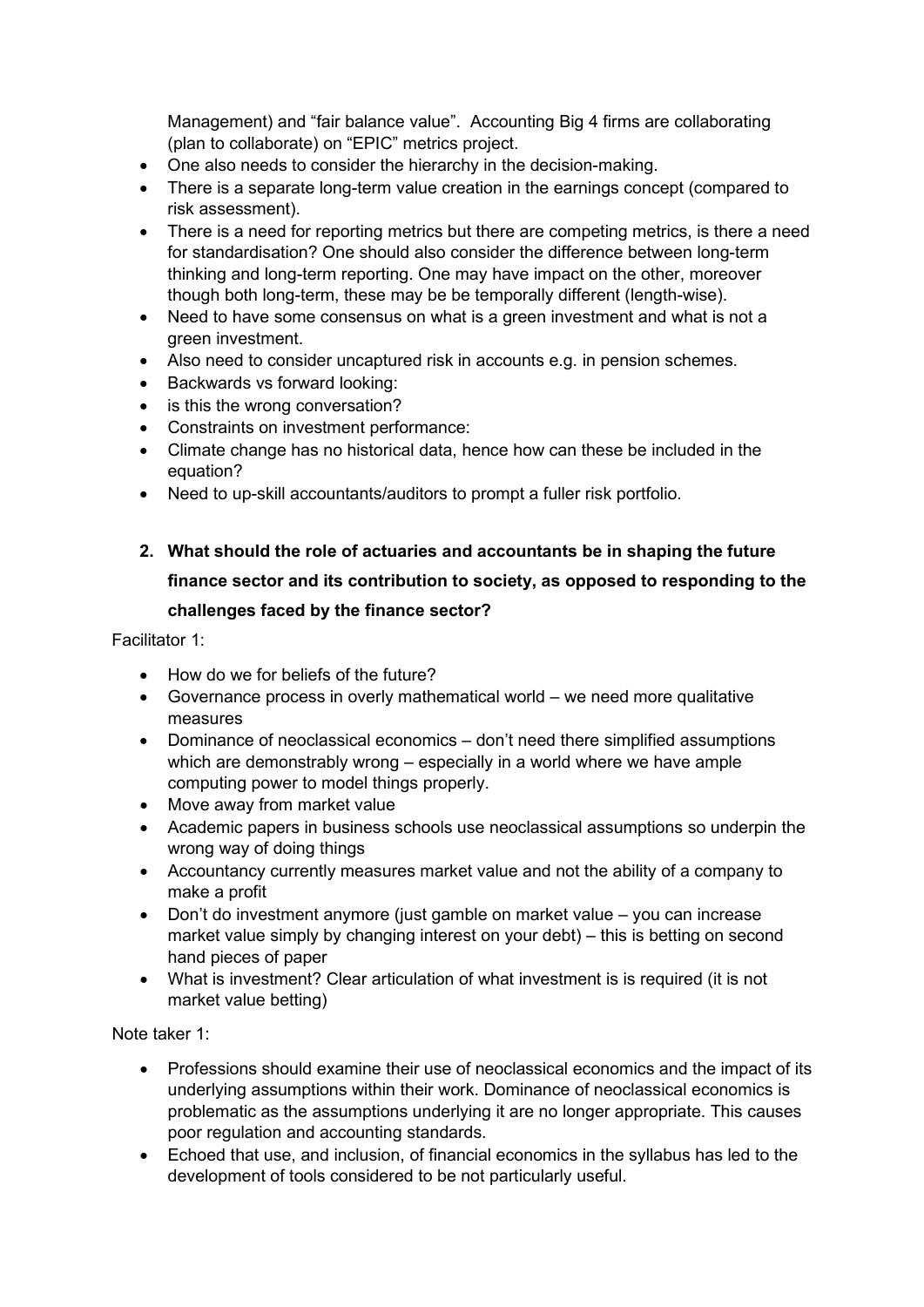- For the financial sector, feels as though the focus on measuring change in value between two balance sheets is unhelpful.
- Considers that actuaries don't do any investment anymore. Rather they are undertaking second-hand investments, just swapping shares and gambling. Because of this, the emphasis on disclosure is really important here.

Note taker 2:

- Financial system to deliver investments serving the society and the 'environment'
- As increasingly less investment flow into the real economy the financial system destroys itself as well (as there will be at some point nothing more to extract)
- The importance to deliver long-term investments was pointed out several times
- Some of the barriers towards the long-term vision
- There is still a perception that sustainable investments are characterised by lower returns (although research does not support this!)
- Sustainability is not concerned necessarily as performance relevant
- Lack of standardised data, metrics and models (in particular for the 'S' in ESG)
- Lack of demand for 'expertise' in sustainable investment (which stands against the claim of clients that argue there is not enough sustainable investment expertise)
- Financial systems evaluate short-term performance, which also influences firms investment behaviour
- Pension funds and insurances evaluation time horizon generally too short to consider long-term climate risks
- Climate risks challenging to quantify (due to deep uncertainty and hence forwardlooking instead of backword looking elements are required to be quantified)
- Climate change related risks are not regulated sufficiently
- Lack of sustainability optics in the training of 'earlier' generations, leading to a lack of skills (and path-dependency in the system)
- Difficulty of single individuals in both professions to see the larger system picture and systemic risks of climate change or transition scenarios

Note taker 3:

- In ESG:
	- o "S" is problematic
	- o The difficulty in including the "S" , the social. Difficulty in in understanding and designing the metrics. It is difficult to measure total impact on society.
	- o Social sustainability is catching up.
	- o NCC (Natural Capital Coalition) Social and Human Capital Protocol
	- o "E" is seen as more material
	- o raises the question of "materiality".
	- $\circ$  This is also an issue in measuring environmental impact.
- Climate change is the only thing assessed in strategic risk allocation
- ESG as a more holistic understanding of sustainability
	- $\circ$  How investments effectively shape the future
	- $\circ$  Advancements in metrics technology & the process of quantification
	- o Who do accountants/actuaries engage with to co-create
	- o External challenge input: quite often this is needed for industry to engage with climate as "shared action space". Takes an engineering approach to problem solving.
	- $\circ$  The different departments within organisations are working in silos.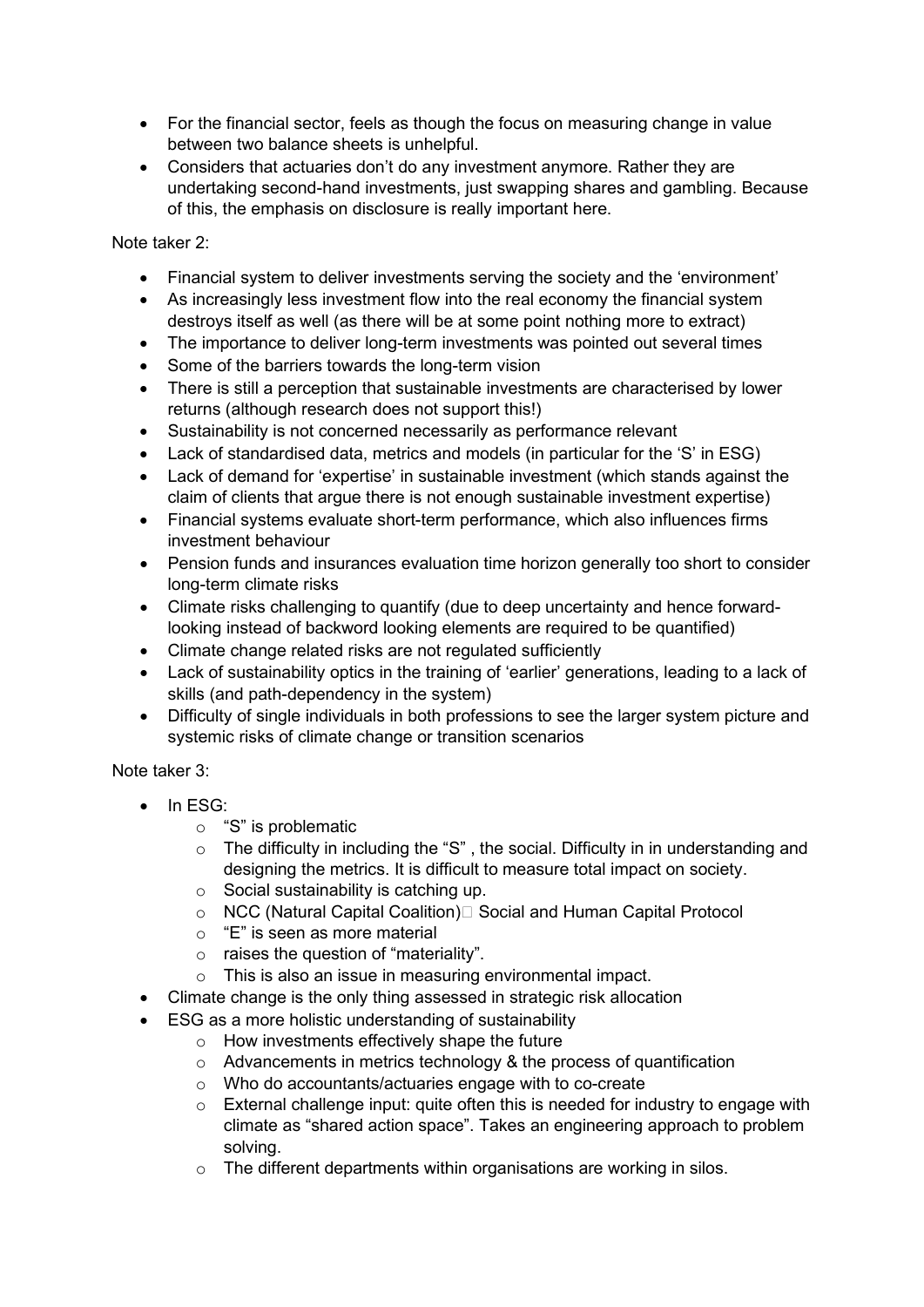o "Transition Pathway Initiative".

# **3. What policies or technical tools do actuaries and accountants feel to be important in advancing a sustainability agenda?**

Facilitator 1:

- Investigating what underlying theories we used in the policies and tools need better tools
- Wealth creation process used to exist in accounting and actuarial professions
- Integrated reporting went wrong because it tried to backward engineer a process that was not fit for purpose
- Allow everyone to disagree and use that proliferation of opinion to inform decisions currently try to eliminate any disagreement and get everything to fit
- Government wants a quick win (e.g. TCFD should allow diversity of approaches). Real risk TCFD will not solve anything and will just end up with reports no one uses.
- Accountants need to learn how to report rather than how to hide
- Don't just observe the business they are involved in how to add value to it should always be asked
- Integrated reporting lacks an integrated profession
- There is no integration of business model decisions (the CFO does not talk to the CSO often) – if there is a CSO
- General professional competence is not good
- If accountants sell 'the ability to sleep at night' they do much better than if they sell adding value to a company

Facilitator 3:

- We can use evaluation and pressure from external organisations (like ShareAction) to leverage and accelerate change.
- Systems theory has a role in how we might think about how we get change in the financial sector. Relationship between hard effects at one end (such as rules and regs from the top) and changes to behaviour and norms at the bottom.
- It is difficult to consider a diversity of sustainability issues in sustainability for financial services in accounting, it is only really climate and 'long-term value' that are considered.
- That said, we increasingly see things like gender pay on the agenda for reporting. Social sustainability is 'catching up', e.g. there is the social and human capital coalition which published a protocol.
- It is difficult to encourage conversation around the 'S' in ESG, especially in investment consulting. The 'E' is the only one that really permeates, and then only regarding climate risk. There are many things that could be considered – inequality, human rights, gender effects, employment effects etc.
- The legislative framework is constraining when it comes to considering sustainability more broadly. Actuarially, it's difficult to get 'S' on the agenda at all.
- There is an element of creative accounting with 'S' for accountants too. In measuring 'total impact' frameworks, S always nets out because if employees are reasonably well paid that is taken to cover 'S'!
- We should really be bringing supply chain issues into the debate much more but this is a tricky question of scope and responsibility.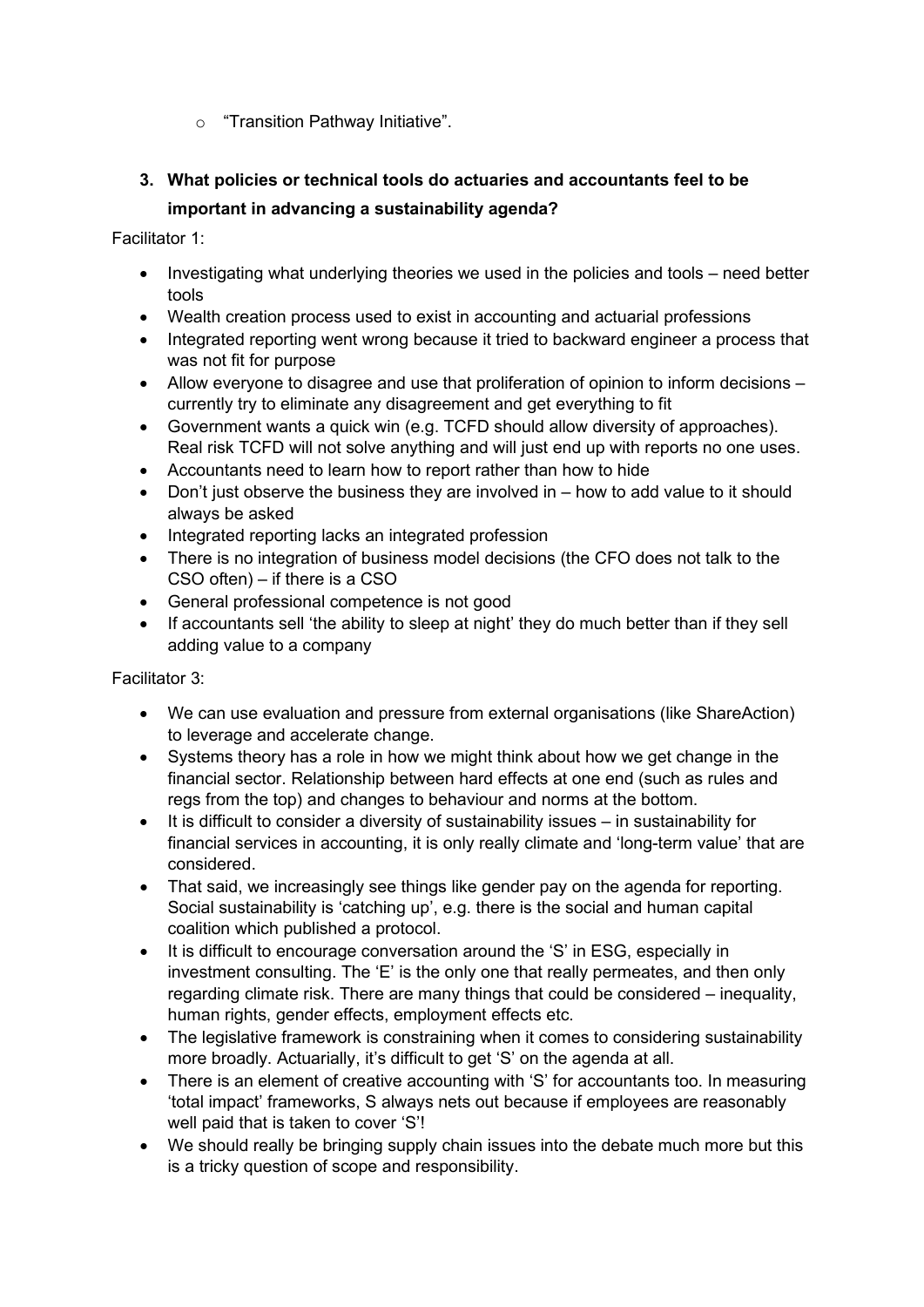• Many measures and technologies exist but it's the understanding that sits behind them that we need to interrogate. We might also look to innovations in the public sector such as the Social Value Act to quide thinking in this area. There is really a need to move away from self-reporting of CSR activities.

Note taker 1:

- Believes that pressure is coming from the wider public who are watching the news. Institutions look at 2050 and say we will be there. Important to start building that 2050 portfolio.
- Provided example of chemical company who an award. Shareholders of the company were mostly named family trusts. The company sought to integrated sustainability into the organisation and provided training in sustainability as part of this. The named family trust said they also wanted to receive the training because their reputation was at risk.
- Investigating theory which is underlying tools and techniques would drive thinking. It will be necessary to critique the basis of practice and start to tweak in response.
- Noted that government is seeking quick wins with regard to driving this thinking. Example provided of BEIS asking whether TCFD should be made mandatory. ICAEW responded that it shouldn't be mandatory and there should be an opportunity for organisations to experiment on how they can best make their disclosures.
- In order to better drive long-term thinking, accountants need to stop observing and start participating and adding value.
- Noted that integrating reporting framework is great but there is no integrated professional to take this on. Not seeing the demand from business for someone who meets this specification. However suggests that businesses are not always very good at understanding what it needs or has the ability to articulate what it needs.
- Professional skills market very similar across the board in the UK. Believes that both professions need to articulate why they are necessary. Important to have a clear understanding and articulation of what would happen if these professions are not a thing. For actuaries, important role in addressing problems that don't follow the past e.g. climate change
- Actuaries have the conceptual tools to advise on future financial stability. However, if we want people to invest in sustainability how do we deal with the fact that the future is so heavily discounted.
- With regards to reforming the system, an exercise should be undertaken to identify core principles that receive broad public support. These could then be used to replace IFRS17, rather than make tweaks standard by standard. Could underpin the new core principles with something other than neoclassical economics.
- Do both professions need to do better when failure occurs? Are we just setting up a process where by people fail and we bail them out, rather than learning from this.
- Put existing accounting and regulatory system aside and then think 'how do I want people to behave and what system do I need for this to occur?'
- Both should make efforts to become better at narrative reporting. If you are unable to tell the story, people are unable to understand it.

Note taker 2:

- Some pointed towards the need to change the fundamental mechanisms in the financial system
- Regulatory changes required (as they define the framework (or box) in which investors operate)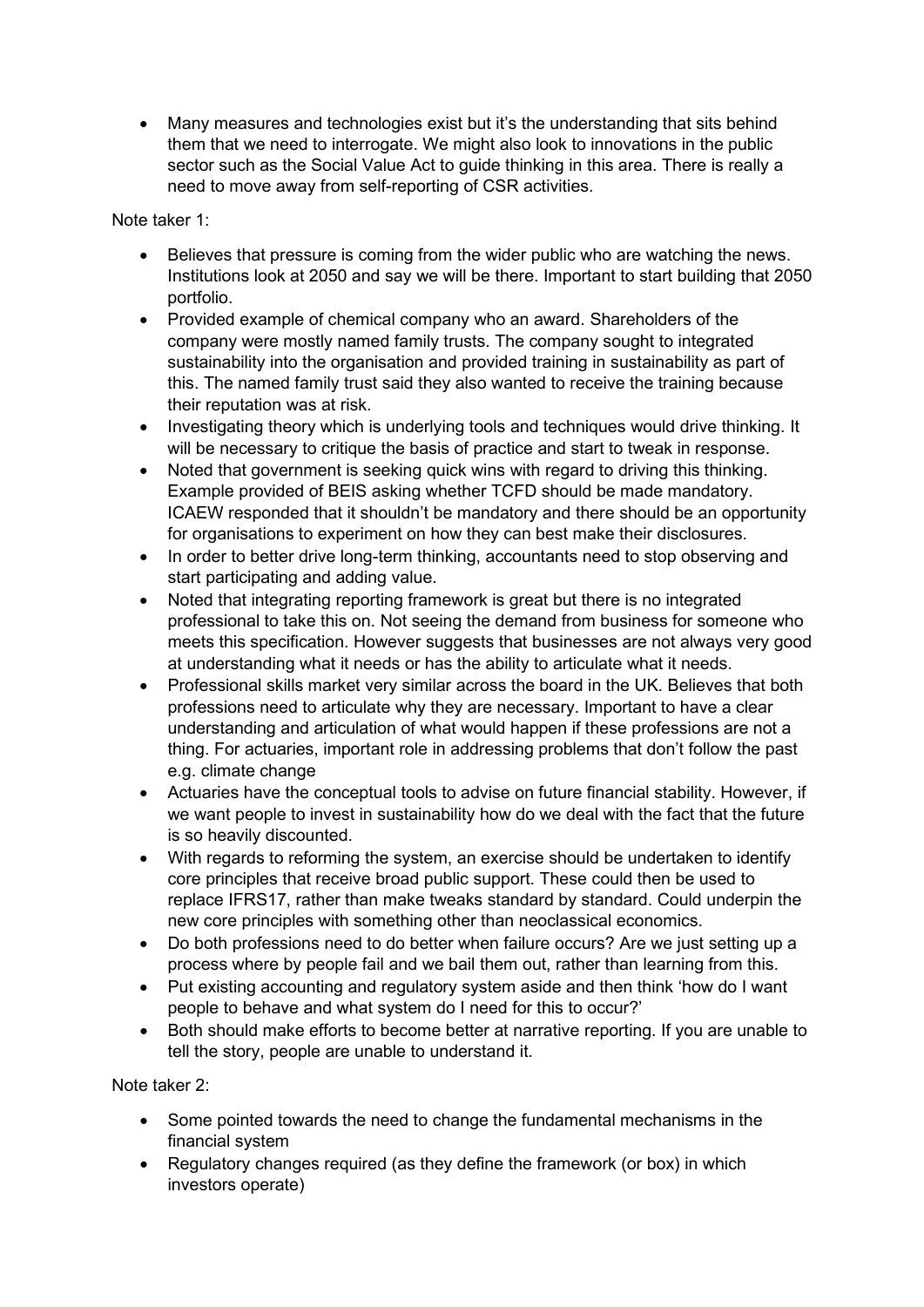- Open availability of standardised data (e.g. comparable to mortality data), metrics and models (i.e. scenarios with show impacts on specific portfolios)
- Lobbying (e.g. public affairs departments of insurances) towards regulatory changes
- Professional guidelines -> this also would demonstrate that current regulations need to be changed
- Less quantification (or is quantification of risks in this case required, as a two-degree is so fundamentally different from a 4-degree world)
- Making climate investment to a competitive investment case
- Training (e.g. better understanding of climate related risks is required and in particular how they are related to (short-term or long-term) financial risks)
- Redefinition of investment and value added
- Find ways to make 'long-term'-behaviour as a business practice
- Introduction of a 'public interest obligation' for investors
- There is now also Human & Social Capital coalition: http://social-human-capital.org/
- Solutions likely not to be implemented by politics

## **4. Where do actuaries and accountants most see their expertise as applicable?**

Facilitator 1:

- *Why does society need actuaries and accountants?* Not sure what the answer is to this question and it is fundamental. ICAEW and IfoA need to answer this question and be explicit about it. What are the core principles that the professions bring?
- Truth, prudence, wisdom and justice are the 4 pillars of accountancy (on the roof in the entrance to ICAEW). Not sure these still hold true.
- Future of actuaries is when the future is not well represented by the past.
- Data science will work itself out of a job (not actuaries and accountants if they can move beyond data science).
- Tools around what keeps a financial system stable. Conceptual tools do exist. Also need to be open to new methods like SD and ABM.
- What happens if the rate of return rises over time?
- For sustainable prosperity you need to look at the people involved in the governance of a company (run, incentivise control) – can't look at their accounts
- Can you add value over time as an investor?
- Need to return to the conceptual framework
- Royal charter what is the public interest obligation
- Individuals in both professions do not act in the public interest. The intention is that the collective (or the societies) act in the public interest as a whole (ie a collective of individuals not acting in the public interest will all add up to a body that acts in the public interest….)
- Once identified what the public interest obligation is then work out what should be reported
- Need to embrace failure (and learn from it)
- Nothing more effective than admitting there is a problem and learning from them
- Crisis can drive honesty about exposure in some organisations (e.g. a crop failure in a supply chain can make a company develop a strategy to diversity its risk)
- Narrative reporting should be introduced (OBR in 2005 was the closest to this)
- Problem solving and long term thinking
- Original principles what are these?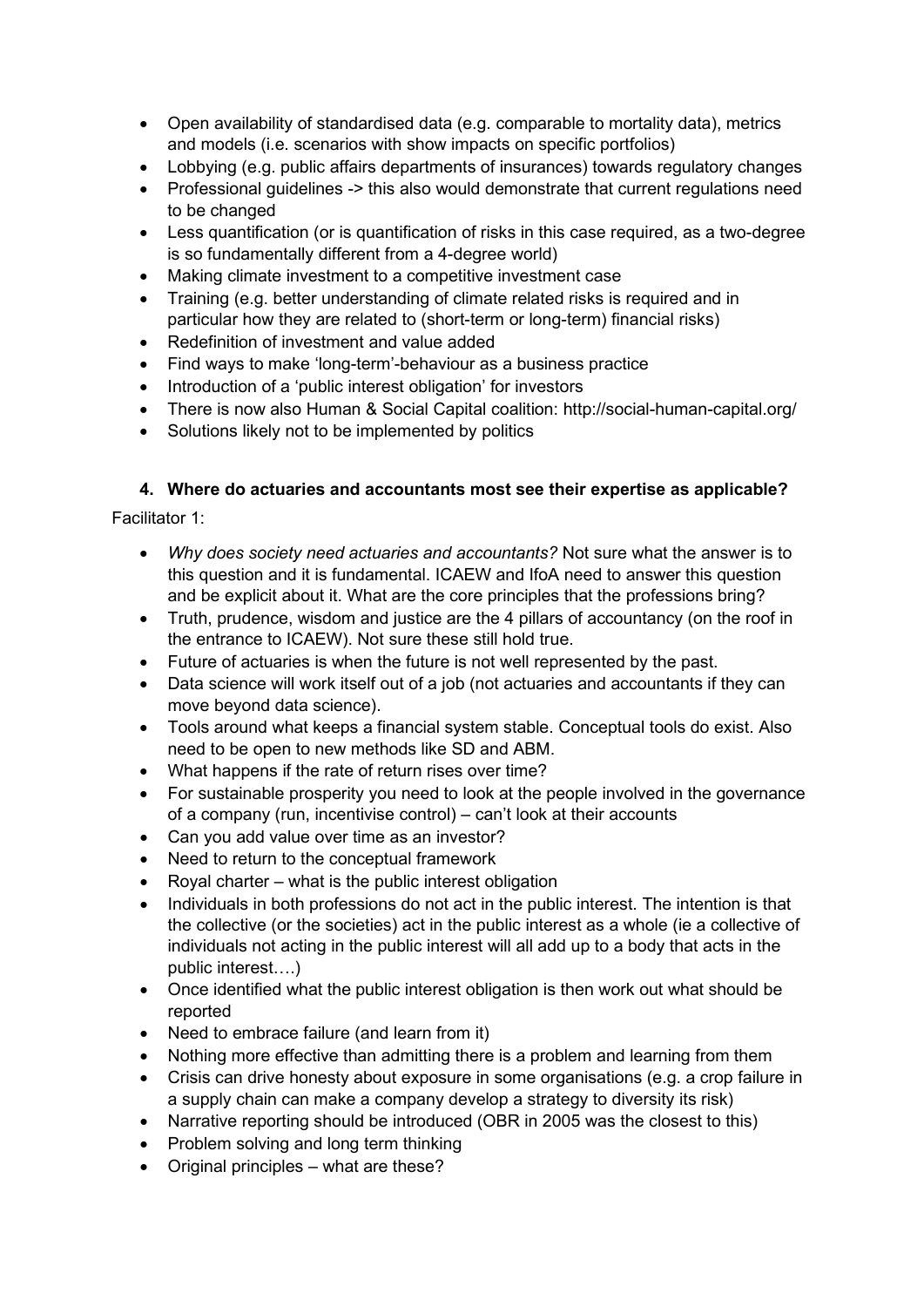- Culture
	- o Need people to know they should use the alternative tools
	- $\circ$  Know that they are taking a risk by not considering sustainable prosperity
	- $\circ$  Need to encourage using the other side of your brain
- Set up a rival profession as over 100 years of baggage is difficult to get rid of
- Negative feedback loop that accounting creates has to be eliminated

#### Facilitator 3:

- Some firms, e.g. Mercer, are doing a good job of merging traditional actuarial modelling services with advise on climate change.
- Here the role of the actuary and accountant runs into the question of professionalism vs commercialism. The pressures from the latter prohibit elements of the former.
- Actuaries need to have a combination of technical skill and comfort with making judgements. This concerns the role that uncertainty plays in the profession's work. At the PRA there are active training sessions attempting to develop means to deal with uncertainty, exploring 'what if?' scenarios.
- Final point to make is that the professions have a crucial role in lobbying for regulatory change.

Note taker 1:

- Actuaries have long-term problem solving and making decisions in the face of uncertainty.
- Recognition that culture has a role to play. While there are definitely more tools it would be nice to see, it's more important that those within the professions believe that sustainability is their responsibility and part of their role.
- Questioned whether graduates would consider entering either profession. Acknowledged millennials are a valuable voice in challenging and changing the profession.

Note taker 3:

- Accountants
	- ICAEW: traditional accounting and auditing work
	- Need active training sessions
	- Litigation as prompt to change
- **Actuaries** 
	- IFoA
	- They do investment / actuarial modeling
	- Question of professionalism vs. commercialization
	- In training; raise the question of long-term view, and skill-up its members
	- Important issue: What is the capital impact?
	- role of using scenario modeling (what if modeling)
- Both roles are crucial to address social/environmental problems

#### **5. Feedback session (general comments)**

Facilitator 1:

- Sustainable ethics in professions
- How to make people own their investments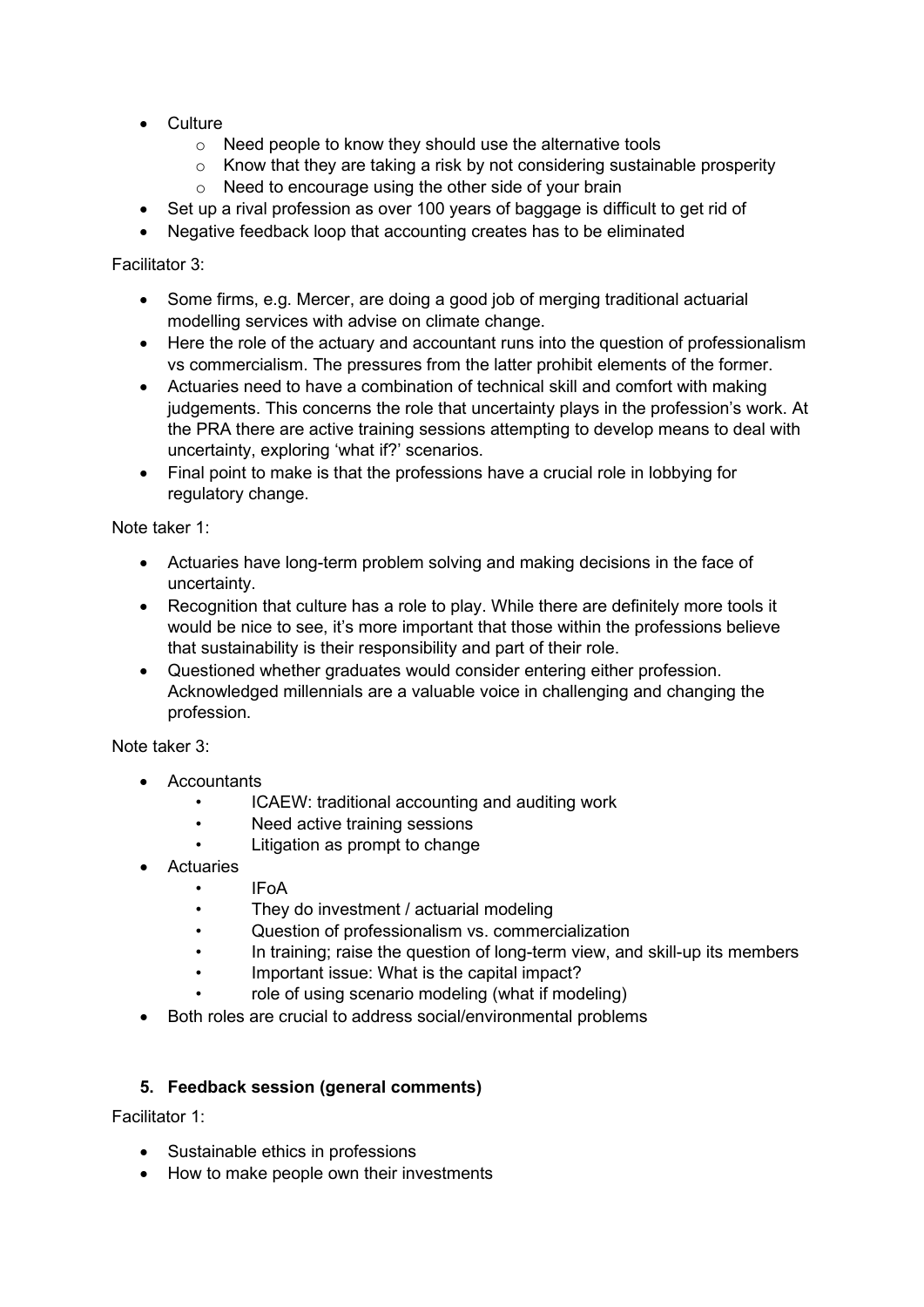- Politics cannot change it need a revolution
- Professions should go out of their way to inform the public that the professions are acting against the public…
- Do not report profit we report rent
- People are pissed off with capitalism how do we respond?
- Finance is the biggest risk to itself
- How to structure finance to deliver the SDGs
- Are we being radical enough?

#### Facilitator 2:

- Short term thinking is encouraged by mark to market metrics, and one year insurance contracts, and few people think beyond five years. However perhaps in the profession short term thinking is less the problem than narrow thinking. After all thinking about life expectancy and pension liabilities requires thinking about the long term. However thinking broadly about the issues affecting valuation does not come naturally to actuaries. Related to this point, actuaries and accountants like to quantify everything – that is their professional skill – and are not always good at dealing with uncertainty (as opposed to quantified risk). In some cases this is not helpful: the fact that something is difficult to quantify and uncertain can lead to it being downplayed. One way round this is scenario planning which can be effective – the final stage may be some quantified result but the intermediate stages and the process can be equally if not more valuable.
- One problem is that the profession is not trained to think in the ways required by sustainability problems, or to make the kind of judgments required. New entrants to the profession can be trained, but existing practitioners cannot be forced to become competent as things stand.
- Effective change is down to well placed individuals at the moment, rather than anything systematic.
- The issue is presented in terms of risks because this is a concept that actuaries are comfortable with.
- If one was to start with the problem (climate change) and was designing a system to deal with it, you could come up with something very different.
- Who is responsible for the poor advice given to trustees by investment consultants the client or the consultant? Smaller funds in particular may fail to buy the products required – although it should be possible to develop products that they can afford if larger clients are buying the fuller products. Different firms have different policies. One problem is trustees still think in terms of ethical versus financial factors – even now after all the discussion that has been had. They still perceive trade-offs and still fail to see the connection between addressing systemic problems and the financial returns their beneficiaries will enjoy. However who is to blame is not really the point: either way the solution is guidelines from the professional bodies and publication of relevant evidence, which can make clear that the relevant advice can and should be offered.
- This demand will create pressure on consultants to interpret and make better use of the data provided by the big data warehouses. These data are not perfect but are at least a starting point, and if the demand is strong will improve.
- Regulation has to underpin this, and the regulators  $-$  eg the FCA  $-$  have been very weak in this area. The professional bodies need to lobby the regulators for change – and individual professionals need to work with the public affairs departments of their employers to help set the lobbying agenda.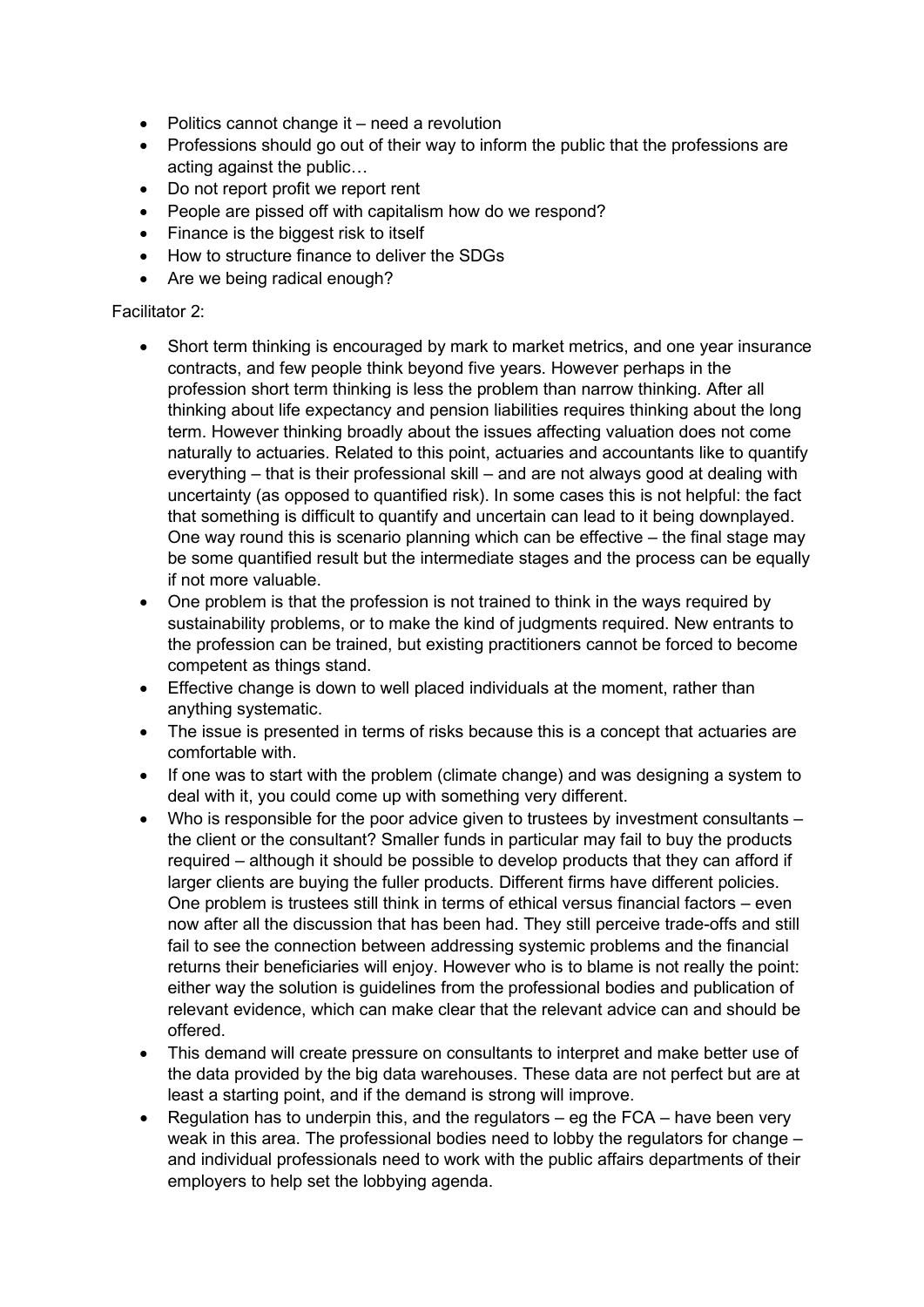• The social in ESG is also important, and it would be possible to have standards in this area – but our conversation on this was cut short.

## Facilitator 3:

- CUSP paper on professional ethics and sustainability was very useful and could be the basis for an event.
- Our profession (actuary) deals with 'other people's money'… and they're getting screwed, we need to go out of our way to help people engage with companies and what is happening in the financial sector. This might end in parts of the financial sector shrinking away.
- Finance is concerned with rent, understood as rate of return on capital. It's not about enterprise.
- We need to re-establish a conceptual framework in which accountants have to take stock of social impacts
- What if XR had an accountancy or actuarial arm! What would they do?
- 'finance is the biggest risk to itself' has to extract from someone
- Need to invite 'the other side' at future events those who are not already bought into sustainability issues
- Are we radical enough? How can we be more radical?
- Individually we're not going to change the world.
- Engagement strategy (with unsustainable companies) is limiting.
- Shouldn't we just put [sustainable action] into practice?
- What is our theory of change?
- Professions enjoy immense respect/prestige. They have much more leverage.
- Need to change the dominant economic paradigm, number of initiatives working to this end. We need a revolution in economics and alternative economic models are already making headway e.g. Agent-based modelling.

Note taker 2:

- Dilemma of time horizon: Climate impacts have centuries of a time delay (they thus will not in near time influence investment returns directly)
- How trigger actor dynamics: Climate impacts increase the risk for everybody, but profit only those that invest in 'brown' assets -> thus, there is no direct incentive to disinvest if there are no regulations in place
- Unheadability of climate risks (i.e. related to climate change, and not transition) (-> shouldn't we therefore do everything to align investments with a 1.5/2-degree target?)

Note taker 3:

- Explore some positive vision in the financial sector.
- There are shared points of interests and common struggles and shared understanding of barriers.
- Is the vision not radical enough?
- CUSP's: Sustainable ethics and professionalism
	- As a provocative document
	- Looks at short-termism in capitalism
	- Politics is not an effective system to change
- Focus on profit reporting on IFRS as opposed to change in wealth Balance Sheet (t1) and Balance Sheet (t2) for example.